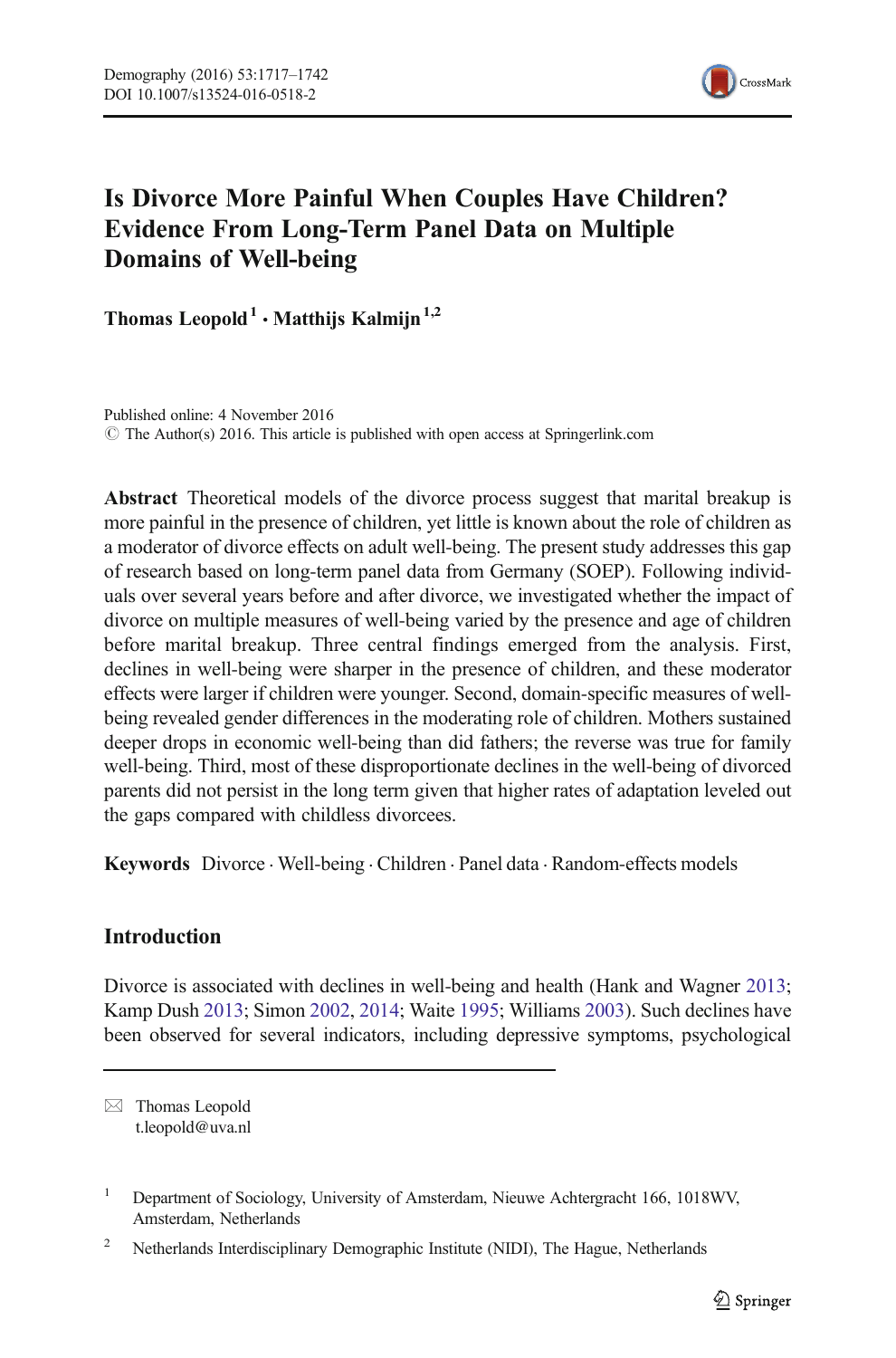distress, and life satisfaction. Recent research has shifted the attention from estimating average effects of divorce to exploring individual heterogeneity in these effects: some breakups are especially painful, others are less so, and some might even bring relief from a stressful or unhappy situation.

Following this idea, researchers have studied moderators such as gender (Simon [2002\)](#page-24-0), age (Williams and Umberson [2004\)](#page-25-0), marital quality (Kalmijn and Monden [2006;](#page-24-0) Williams [2003\)](#page-25-0), family background (Mandemakers et al. [2010\)](#page-24-0), cohabitation versus marriage (Musick and Bumpass [2012\)](#page-24-0), poverty (Liu and Chen [2006](#page-24-0)), and marriage cohort (Liu and Umberson [2008](#page-24-0)). None of these moderators have yielded consistent effects despite broad consensus that the consequences of divorce vary among the individuals involved (Amato and Anthony [2014\)](#page-23-0).

Of all potential moderator variables, one of the most intriguing is whether couples have children before divorce. Although having children at home is generally believed to aggravate the effects of divorce on the well-being of former partners, only two studies have considered this moderator.<sup>1</sup> A register-based study of Norwegian panel data from the early 1990s found that the detrimental effect of divorce on sickness absence (as a measure of health) was stronger when couples had children before divorce than when couples were childless (Blekesaune and Barrett [2005](#page-23-0)). An American analysis of two-wave panel data collected in 1987 and 1992 found that the increase in depression after divorce was three times stronger when couples had preschool-aged children before divorce (Williams and Dunne-Bryant [2006](#page-25-0)).

The moderating role of children is relevant for a number of reasons. First, declines in parental well-being after divorce may affect child outcomes. Many studies have shown that parental depression impacts the emotional health and psychological functioning of children (Amato and Anthony [2014;](#page-23-0) Kiernan and Huerta [2008\)](#page-24-0). If the well-being of divorced parents declines more strongly and recovers less swiftly, this status shift can impose a double burden on children. Moreover, the effects of divorce and parental well-being can interact: for example, parents may be less able to provide a secure post-divorce living arrangement for their children when they have to deal with their own emotional problems.

Second, how the presence of children moderates divorce effects is relevant from a theoretical perspective. If adverse effects of divorce on the well-being of men and women are strong for parents but absent or inconsequential for childless couples, this difference has important implications for how we interpret the link between marriage and health. Traditionally, the effects of divorce on depression and other aspects of mental health have been regarded as evidence that marriage benefits health (Waite and Gallagher [2000](#page-25-0)). If such effects are limited to couples with children, however, they point to the importance of loss and crisis rather than to the role of health protection (Johnson and Wu [2002;](#page-24-0) Pearlin [2009\)](#page-24-0).

In the present study, we use German panel data to examine whether and to what extent the presence of children moderates the impact of divorce on the well-being of men and women. Like the two studies before ours, we also assess the importance of child age for moderator effects, and we test how men and women differ in this respect. Apart from adding a new societal context and more recent data, we bring two new elements to this field of study. First, we strengthen the dynamic nature of the analysis.

<sup>&</sup>lt;sup>1</sup> Some studies have focused on parents but have not compared them with couples without children (e.g., Kamp Dush [2013\)](#page-24-0).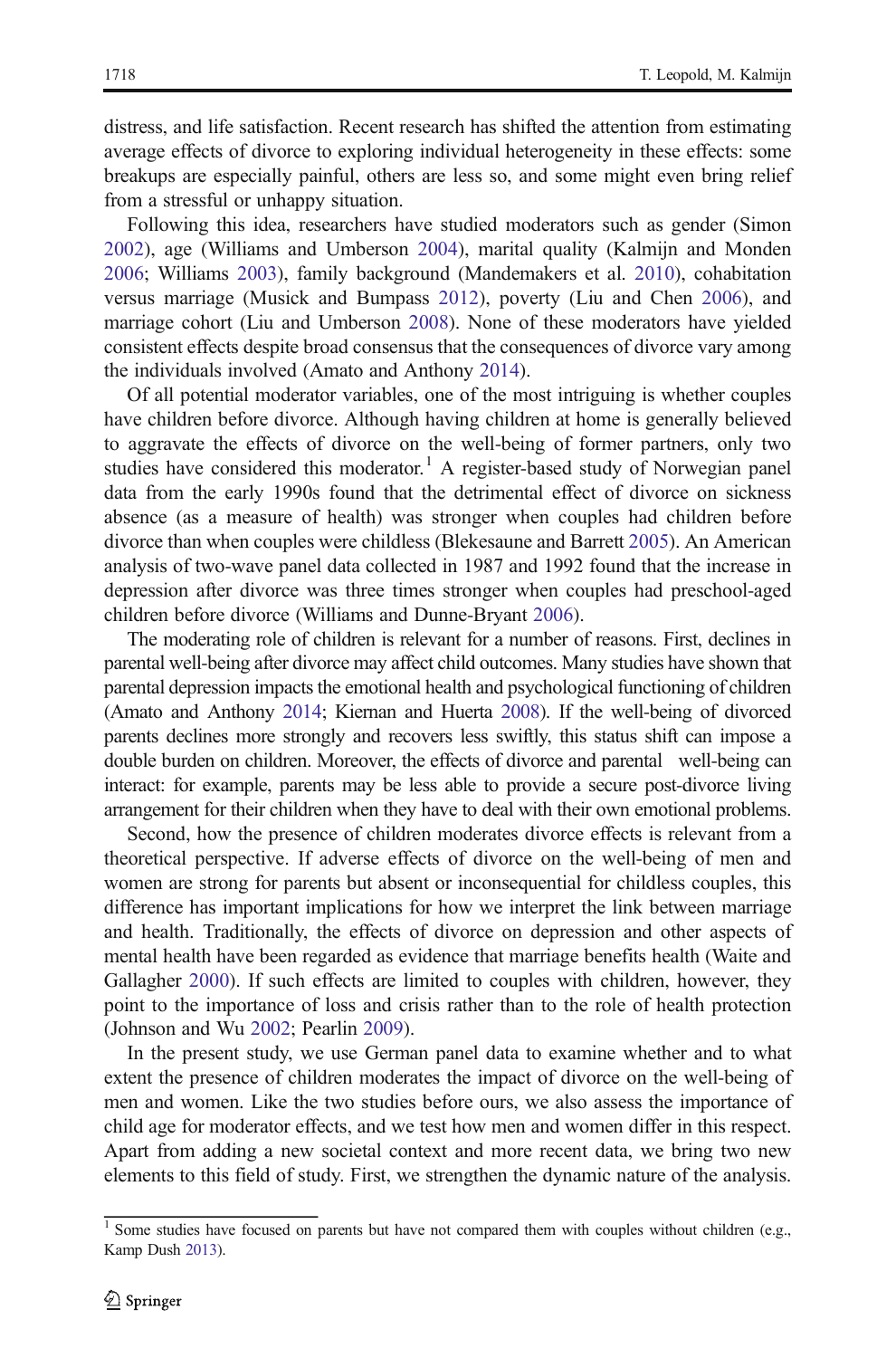In contrast to previous research on this topic, our data include multiwave (rather than two-wave; Williams and Dunne-Bryant [2006](#page-25-0)) panel measurements and direct (rather than indirect; Blekesaune and Barrett [2005\)](#page-23-0) measures of well-being. Our study draws on 29 annual waves of data from the German Socio-Economic Panel Study (SOEP), spanning the period from 1984 until 2012. These data allow us to trace changes in well-being throughout the divorce process. Important analytical benefits include a longer view of well-being before divorce and a better view of initial declines after divorce and subsequent adaptation, enabling us to determine whether—and at which point in time—people recover to predivorce levels of well-being.

Second, we contribute to the literature by looking at multiple domains of well-being. Specifically, we examine not only general life satisfaction but also satisfaction with income and satisfaction with family life. By disentangling these domains of well-being, we gain insights into the mechanisms behind the possible moderating role of children. In relation to this, we address gender differences in the effects of divorce on well-being. Men and women respond in different ways to divorce, with women experiencing more internalizing problems and men experiencing more externalizing problems (Simon [2002,](#page-24-0) [2014](#page-24-0)). We argue that men and women may also respond to divorce for different reasons. Specifically, we expect that for women, children may aggravate adverse effects of divorce via economic pathways, whereas the effect of children occurs via social pathways among men. Such a finding would suggest stronger moderator effects of children on the economic well-being of women and stronger moderator effects on the family well-being of men.

#### Background and Hypotheses

Many studies have shown that the experience of a divorce negatively affects well-being and health. Studies have shifted their focus from estimating average effects to exploring heterogeneity in these effects. In Table [1](#page-3-0), we give an overview of these studies. Gender is the most frequently studied moderator. Simon [\(2002\)](#page-24-0) found that men are more likely to respond to divorce by exhibiting externalizing behavior (such as alcohol use), whereas women more often experience internalizing problems (such as depression). In terms of general life satisfaction, most studies have found no major gender differences, although a German study reported that men suffer more in the first years following separation (Andreß and Bröckel [2007\)](#page-23-0).

Another moderator variable that has been studied is marital quality. The evidence is mixed, suggesting that leaving an unhappy marriage is not generally better for well-being, in contrast to what relief or escape hypotheses suggest (Johnson and Wu [2002;](#page-24-0) Kalmijn and Monden [2006](#page-24-0); Williams [2003\)](#page-25-0). Interactions with age have also revealed inconsistent patterns (Blekesaune and Barrett [2005;](#page-23-0) Williams and Umberson [2004\)](#page-25-0). Some evidence suggests that divorce has become more detrimental across marriage cohorts in the United States (Liu and Umberson [2008](#page-24-0)), but how this has changed elsewhere is not clear.

The presence of children before divorce has been studied only twice to our knowledge (Blekesaune and Barrett [2005;](#page-23-0) Williams and Dunne-Bryant [2006](#page-25-0)). Both studies concluded that couples with children suffer more from a divorce than couples without children. In the study by Blekesaune and Barrett [\(2005\)](#page-23-0), this conclusion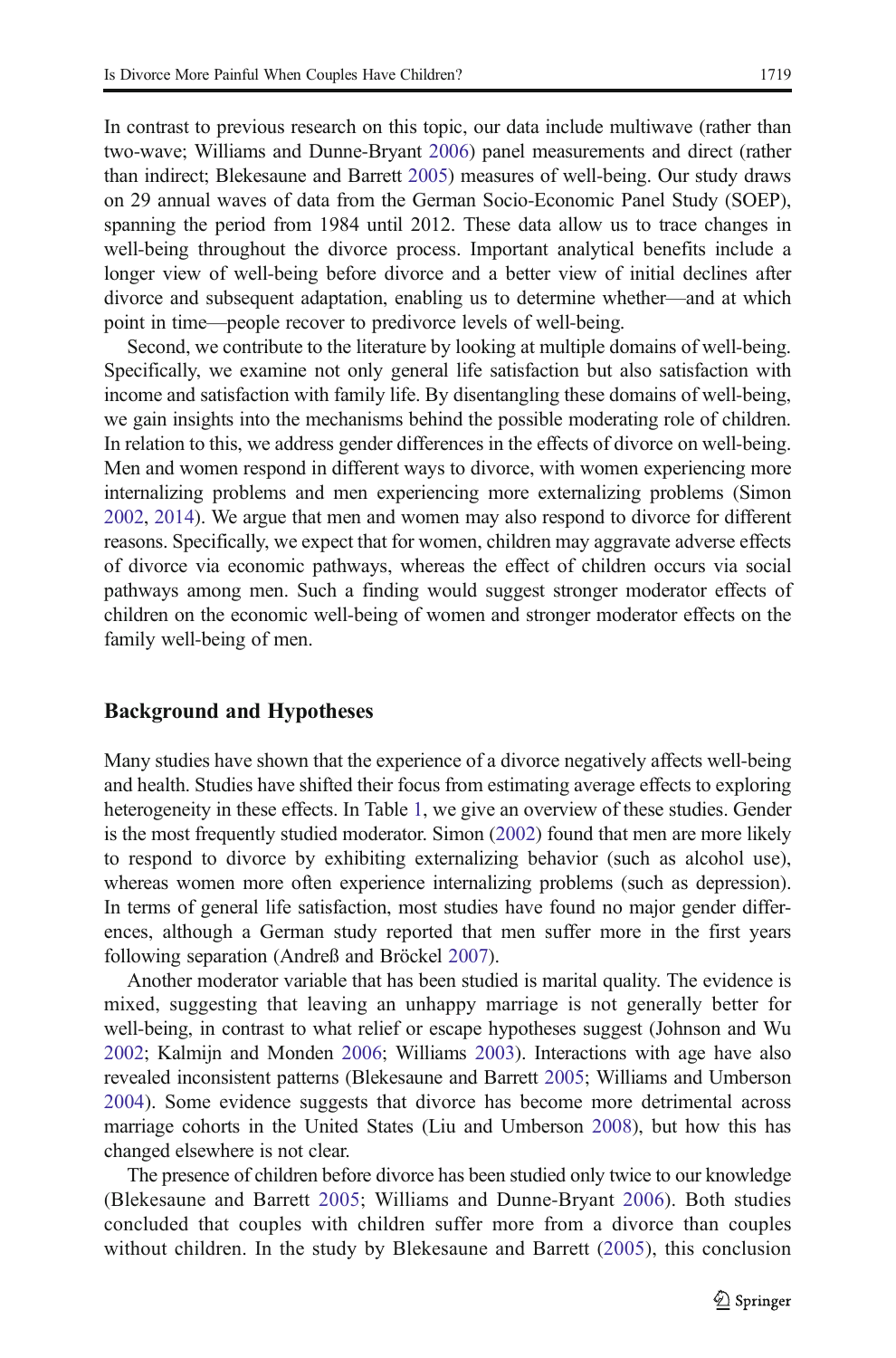<span id="page-3-0"></span>

| Authors                                                                     | Main Effect <sup>a</sup> | Outcome Studied               | Moderators Studied        | Moderator Effect <sup>b</sup>                                                                                  | Country    | Data        |
|-----------------------------------------------------------------------------|--------------------------|-------------------------------|---------------------------|----------------------------------------------------------------------------------------------------------------|------------|-------------|
|                                                                             |                          |                               |                           |                                                                                                                |            |             |
| Kim and McKenry (2002)                                                      |                          | Depression                    | Gender                    | n.s.                                                                                                           | USA        | <b>NSFH</b> |
| Simon (2002)                                                                |                          | Depression                    | Gender                    | Stronger for women                                                                                             | USA        | <b>NSFH</b> |
| Johnson and Wu (2002)                                                       |                          | Psychological distress        | Marital quality           | Stronger for low-quality marriages                                                                             | USA        |             |
| Williams (2003)                                                             |                          | Depression, life satisfaction | Marital quality<br>Gender | Stronger for high-quality marriages<br>n.s.                                                                    | USA        | <b>ACLS</b> |
| Williams and Umberson (2004)                                                |                          | Self-rated health             | Age                       | Stronger for older persons (men)<br>n.s. (women)                                                               | USA        | <b>ACLS</b> |
| Blekesaune and Barrett (2005)                                               | $ (woman)$<br>$0$ (men)  | Sickness absence              | Children<br>Age           | Stronger for older persons (women)<br>Stronger for younger persons (men)<br>Stronger for couples with children | Norway     | Registeårs  |
| Strohschein et al. (2005)                                                   |                          | Psychological distress        | Gender                    | n.s.                                                                                                           | USA        | <b>NPHS</b> |
| Liu and Chen (2006)                                                         |                          | Depression                    | Poverty                   | n.s.                                                                                                           | USA        | <b>NLSY</b> |
| Kalmijn and Monden (2006)                                                   |                          | Depression                    | Marital quality           | n.s.                                                                                                           | USA        | <b>NSFH</b> |
| Williams and Dunne-Bryant (2006)                                            |                          | Depression, life satisfaction | Children<br>Gender        | Stronger for couples with children<br>Stronger for women <sup>c</sup>                                          | USA        | <b>NSFH</b> |
| Andreß and Bröckel (2007)                                                   |                          | Life satisfaction             | Gender                    | Stronger for men                                                                                               | Germany    | SOEP        |
| Liu and Umberson (2008) <sup>d</sup>                                        |                          | Self-rated health             | Cohort                    | Stronger for recent cohorts                                                                                    | <b>USA</b> | <b>NHIS</b> |
| Mandemakers et al. (2010)                                                   |                          | Psychological distress        | SES of origin family      | Stronger for low-status persons                                                                                | ŬK         | <b>NCDS</b> |
| Monden and Uunk (2013)                                                      | $\circ$                  | Self-rated health             | Gender                    | n.s.                                                                                                           | Europe     | ECHP        |
| <sup>a</sup> A main effect refers to a decline in well-being after divorce. |                          |                               |                           |                                                                                                                |            |             |

<sup>b</sup>"Stronger" means a more negative divorce effect; n.s. means no significant interaction. In some instances, two-way interactions could not be interpreted because of the presence of the sence of the strong interactions. I **"Stronger"** means a more negative divorce effect; n.s. means no significant interaction. In some instances, two-way interactions could not be interpreted because of the presence of three-way interactions. In these cases, we do not report on the two-way interactions. The same applies to some main effects. <sup>c</sup> Different interactions were found for other types of outcomes, such as alcohol abuse (see the text). Different interactions were found for other types of outcomes, such as alcohol abuse (see the text).

<sup>d</sup>Main effect not given. Main effect not given.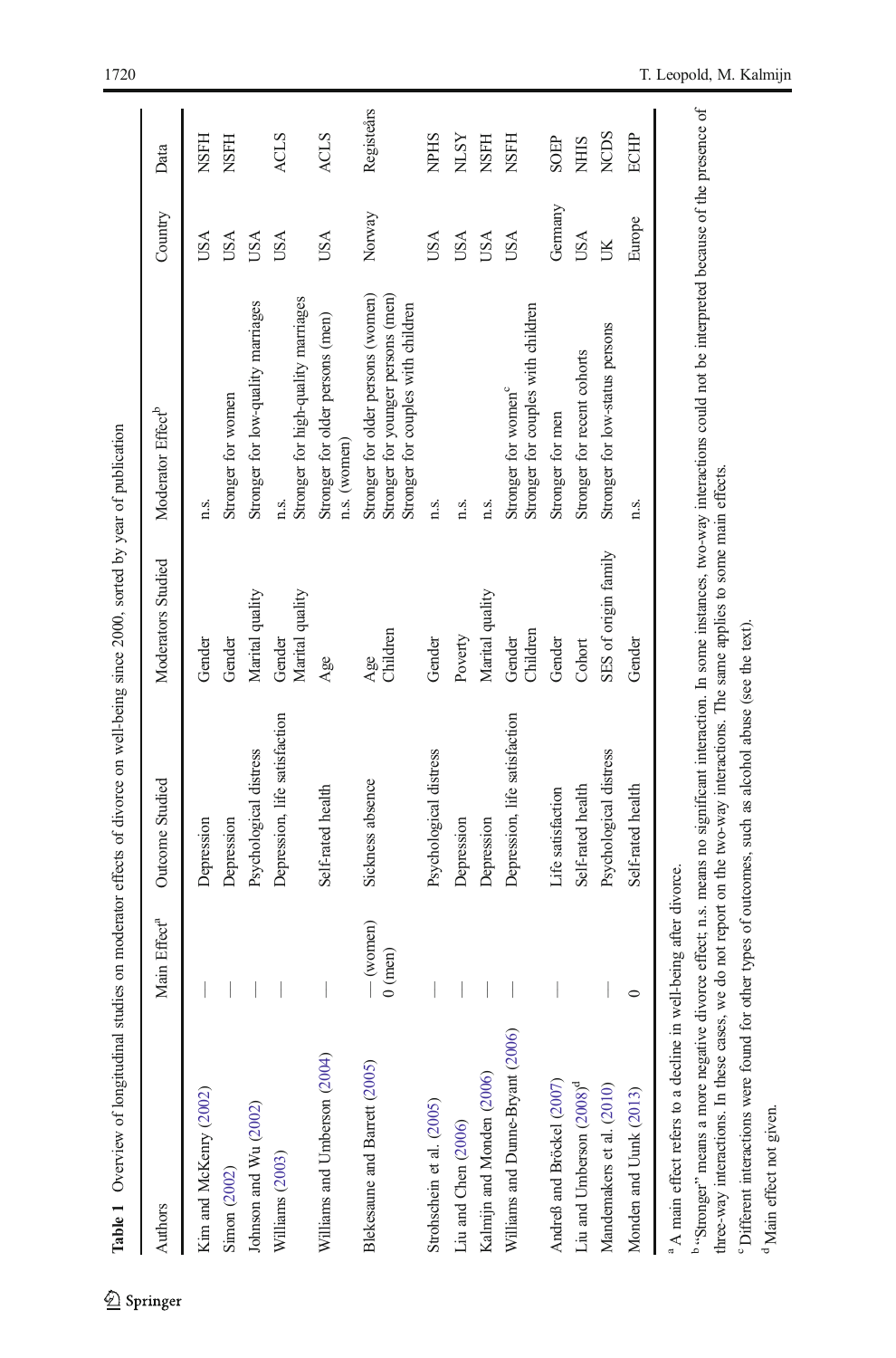was based on register data with an indirect indicator for well-being, measuring the number of times people were officially registered as ill. Williams and Dunne-Bryant [\(2006\)](#page-25-0) used more direct measures, but their study was based on data that are now relatively old (from the late 1980s and early 1990s). More importantly, that study could analyze only two waves of data—a design that offers limited information about the adjustment process after divorce and the degree to which children moderate this process. Two-wave panel studies also carry the risk that the predivorce measurement is colored by the impending divorce, especially when the divorce occurred shortly after the first wave.

To understand how children could moderate the impact of divorce, we first outline general ideas about how a divorce affects people's lives: in particular, the crisis model and the resource model. Next, we apply these ideas to our key moderators of interest: namely, the presence and age of children before divorce. We pay special attention to differences between men and women, given that the effects of children on the economic and social costs of divorce are divided along gender lines. To uncover these differences, we consider the moderating effects of children on three types of well-being: satisfaction with life ("general well-being"), satisfaction with income ("economic well-being"), and satisfaction with family life ("family well-being"). We are aware of only one study that has studied divorce in relation to domain-specific well-being outcomes (Andreß and Bröckel [2007](#page-23-0)). That study, however, was limited to general and economic well-being and did not consider the presence of children.

### The Crisis and Resource Model of Divorce

According to the crisis model (Amato [1993,](#page-23-0) [2000](#page-23-0); Johnson and Wu [2002;](#page-24-0) McLanahan and Sandefur [1994\)](#page-24-0), a divorce not only is emotionally straining but also brings a series of practical changes, each of which can be stressful. These secondary stressors include moving, adjusting to living alone, making new financial arrangements, dividing consumption goods, informing families and friends, finding a new partner, and so forth. An important tenet of the crisis model is that the effect of divorce is short-lived. After practical arrangements have been made and people are accustomed to new routines, they will start to feel better. Similarly, the emotional impact of losing a partner is believed to be transient (Stroebe et al. [2007\)](#page-24-0). Another expectation of the crisis model is that the decline in well-being begins before separation. Divorce is a process—not an event—and well-being suffers throughout this process.

A second theoretical perspective on how divorce affects well-being is the resource model (Johnson and Wu [2002;](#page-24-0) McLanahan and Sandefur [1994;](#page-24-0) Soons et al. [2009\)](#page-24-0).<sup>2</sup> This model typically distinguishes between economic and social resources. A divorce involves declines in these resources, which in turn involve declines in well-being and health (Andreß and Hummelsheim [2009](#page-23-0); McLanahan and Sandefur [1994](#page-24-0)). Economic resources typically decline after divorce, especially for women (Andreß and Hummelsheim [2009](#page-23-0); Poortman [2000;](#page-24-0) Uunk [2004](#page-24-0)). This result occurs for four main reasons: (1) men typically contribute a higher share of household income; (2) alimony payments are often insufficient for child maintenance; (3) earning capacities in the presence of children are limited; and (4) economies of scale are lost when couples

 $2$  This model is similar to the "role" model and the "chronic strain" model.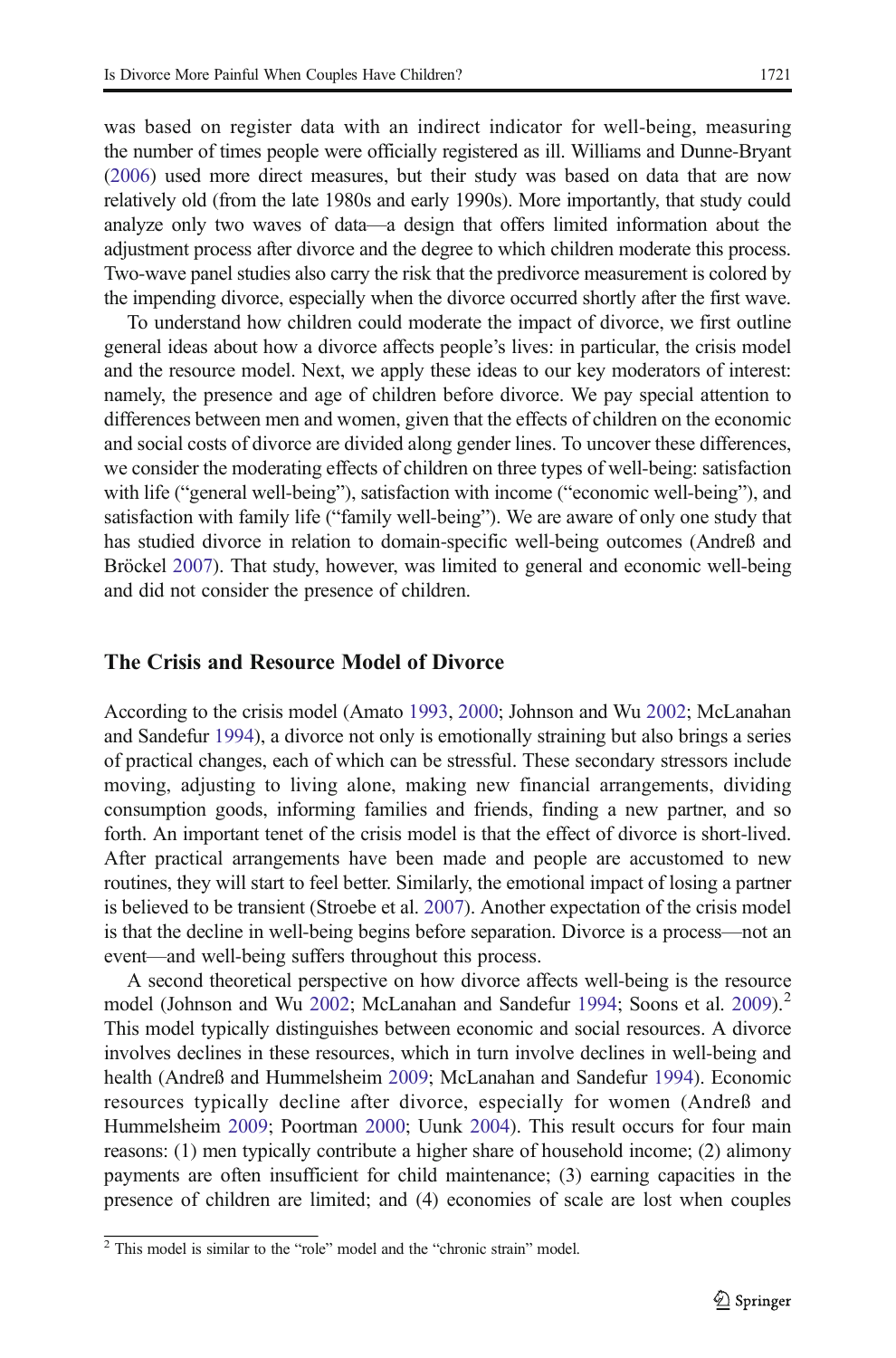separate (Holden and Smock [1991\)](#page-23-0). Moving into a smaller home or into a poorer neighborhood are often part of this decline.

Social resources comprise the set of personal relationships and networks on which people can rely. A divorce not only disrupts a primary tie but also involves the risk of losing ties to family members and mutual friends, although there may also be increases in friendship contacts, which compensate for these losses (Terhell et al. [2004](#page-24-0)). Another example of a decline in social resources is the loss of neighborhood ties when people are forced to move after divorce (Hagan et al. [1996\)](#page-23-0).

#### Hypotheses on the Moderating Role of Children

# Presence of Children

How would children moderate the impact of divorce? Our first hypothesis is that children intensify the negative effect of divorce on the general well-being of both men and women (Hypothesis 1). The crisis and resource models offer two main reasons for this expectation. First, the crisis associated with the separation process will be more intense and last longer if children are involved, in particular because couples who divorce with children experience an increase in parenting-related stress (Williams and Dunne-Bryant [2006](#page-25-0)). Parents and children have to find new living arrangements and new ways of maintaining their relationships. Compared with divorcees without children, personal concerns about children's well-being may constitute an additional source of stress after separation. The same applies to contact with ex-partners. Divorced parents often have to stay in touch, which can prove another source of strain and continued conflict. In the absence of children, ex-partners more often experience a swift decline in contact (Fischer et al. [2005\)](#page-23-0). Such a "clean break" can be beneficial for recovery in terms of well-being but is less likely to occur for couples with children.

Second, divorce-related declines in resources are also exacerbated by the presence of children. Looking at economic resources, mothers generally find it more difficult to work for pay after divorce than divorced women without children (Van Damme [2010\)](#page-25-0). Moreover, mothers with young children at home are less likely to find a new partner, which further reduces their options for economic and emotional recovery (Dewilde and Uunk [2008](#page-23-0); Ivanova et al. [2013](#page-24-0)). As a result, the economic costs of divorce are higher for mothers than for childless women. This reality is also true when comparing fathers with childless men because divorce often entails long-term commitments in terms of child maintenance and alimony as well as losses in economies of scale. Compared with mothers, however, the child-related increase in the economic costs of divorce for men will be far less pronounced, in particular because breadwinner fathers do not face similar constraints in terms of labor force participation (Poortman [2000](#page-24-0)).

A contrasting picture emerges when looking at the social costs of divorce. Fathers are at a greater risk of losing day-to-day contact with their children (Juby et al. [2007;](#page-24-0) Swiss and Le Bourdais [2009\)](#page-24-0), and a substantial minority of divorced fathers never see their children after divorce (Kalmijn [2015\)](#page-24-0). Not all divorced fathers miss their children, but many indicate feelings of dissatisfaction and loss (Parkinson and Smyth [2004](#page-24-0)). As a result, the social costs of divorce among fathers can be expected to exceed those of childless men.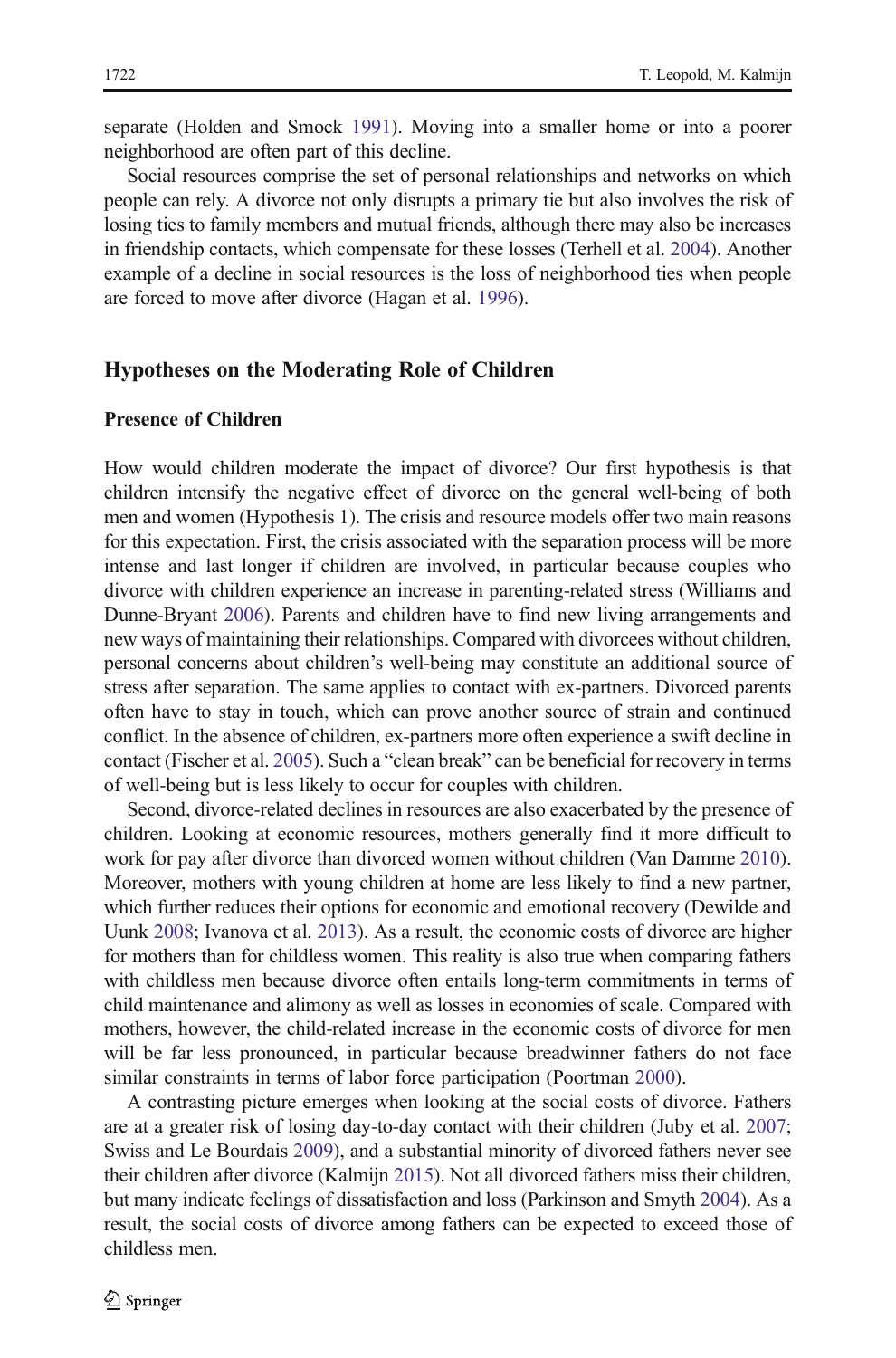To summarize, the crisis model implies that the presence of children intensifies the negative effects of divorce on general well-being both among men and women. The resource model is also consistent with this expectation for general well-being but posits differential effects, depending on the type of resource involved. A focus on domainspecific aspects of well-being allows us to separate these two mechanisms. In terms of economic well-being, we expect the moderating effect of children to be larger for women than for men (Hypothesis 2a). In terms of *family well-being*, we expect the moderating effect of children to be larger for men than for women (Hypothesis 2b).

### Age of Children

In addition to distinguishing between the presence and absence of children before divorce, we consider how this effect might vary with child age. We posit that the moderating effect of children declines if children are older. Specifically, we expect that the negative effects of divorce on general well-being are largest in the presence of preschool-age children before divorce, and smaller in the presence of older resident children (Hypothesis 3). This expectation is consistent with the factors highlighted by the resource model: the younger the children, the larger the divorce-related declines in economic and social resources. Again, we expect that these effects are divided along gender lines. Regarding economic resources, costs are highest for mothers of preschool-aged children. If children are older, divorced women's earnings and labor force participation are higher (Van Damme [2010](#page-25-0)). Regarding social resources, child age influences the strength of the tie to fathers: the younger children are, the less time fathers spend with them (Swiss and Le Bourdais [2009\)](#page-24-0).

These considerations are an extension to the rationale outlined earlier, suggesting that gender differences emerge primarily when looking at domain-specific aspects of well-being. In terms of *economic well-being*, we expect that the moderating effect of child age is larger for mothers than for fathers (Hypothesis 4a). In terms of family well-being, we expect that the moderating effect of child age is larger for fathers than for mothers (Hypothesis 4b).

#### Adjustment to Divorce

The aforementioned hypotheses do not distinguish between initial declines in well-being and the subsequent adjustment process. According to the set point theory, well-being gradually reverts to predivorce levels. Although this theory posits that people eventually recover, it does not make specific predictions about the speed of the adjustment process (Anusic et al. [2014](#page-23-0); Soons et al. [2009\)](#page-24-0). Findings on this process are mixed. Some researchers have reported positive duration effects on well-being after divorce (Dupre and Meadows [2007;](#page-23-0) Kamp Dush [2013\)](#page-24-0), but others have found no duration effects (Johnson and Wu [2002;](#page-24-0) Williams and Umberson [2004](#page-25-0)).

In our study, the question is whether and how the adjustment process may differ depending on the presence and age of children. On the one hand, social costs for fathers may increase over time because they may not be able to maintain the relationships with their children. On the other hand, social costs may decline because children's feelings of being "caught in the middle" may weaken when they grow older, which may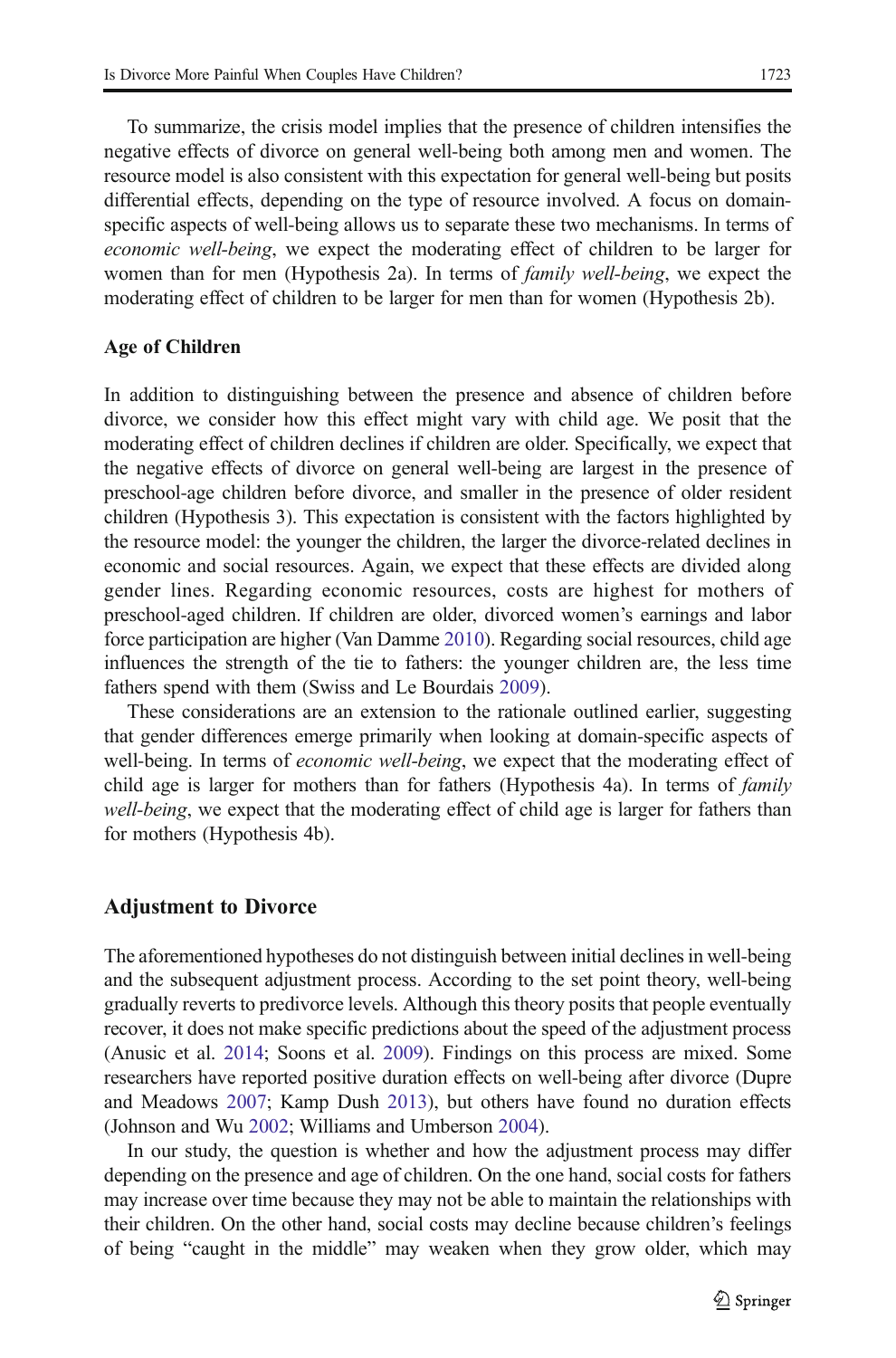improve contact with nonresident fathers (Amato and Afifi [2006\)](#page-23-0). Opposing predictions can also be made for economic costs. On the one hand, the economic costs for women may decline when children are older because restrictions in terms of employment and remarriage chances decline (Ivanova et al. [2013\)](#page-24-0). On the other hand, economic costs may be stable because women who are unemployed after divorce may not be able to reenter the labor market because of the loss of work experience and a depreciation of their human capital (Van Damme [2010\)](#page-25-0).

# Sources of Bias

When estimating the moderating effect of children, researchers must consider several potential sources of bias. First, research has shown that children raise the threshold to divorce (De Graaf and Kalmijn [2006\)](#page-23-0). If couples still divorce, this event is likely to indicate more intense conflict and more serious marital problems compared with childless divorcees. Given that there is less room for a decline in well-being between waves when well-being is low to begin with—a phenomenon called "floor effects" in panel data (Wang et al. [2008](#page-25-0))—post-divorce declines in well-being may be less pronounced if couples have children, which could potentially suppress the moderator effects that we hypothesized. In the present study, we therefore consider differences between childless couples and couples with children in their predivorce levels of well-being.

A second potential source of bias lies in marital duration. Within the age range that we study, most childless couples are married for a shorter period. If effects of divorce on well-being are smaller when marriages were shorter, this could lead to a spurious interaction effect. We control for this by considering the age of the married respondent at divorce as a proxy for marital duration. Third, we also consider differences along socioeconomic lines. Initial analyses of our data suggested that lower socioeconomic groups are more likely to divorce in the presence of preschool-aged children. This could bias our interaction effect if the impact of divorce differs between socioeconomic groups.

# Data and Method

#### Data

Our analysis was based on data from 29 waves of the SOEP (Version 29, 2013, doi:10.5684/soep.v29), a household panel survey in which each household member age 17 and older is interviewed separately (for detailed information, see Wagner et al. [2007\)](#page-25-0).

For our purposes, these data yielded three benefits. First, the large sample size allowed us not only to examine average effects of divorce but also to test for heterogeneity in these effects on well-being. Second, the large window of closely spaced observations was ideally suited to track short-term and long-term changes in well-being across the divorce process. Third, the SOEP offers a comprehensive set of indicators for well-being, enabling us to test our theoretical considerations about differential effects of divorce on general well-being, economic well-being, and family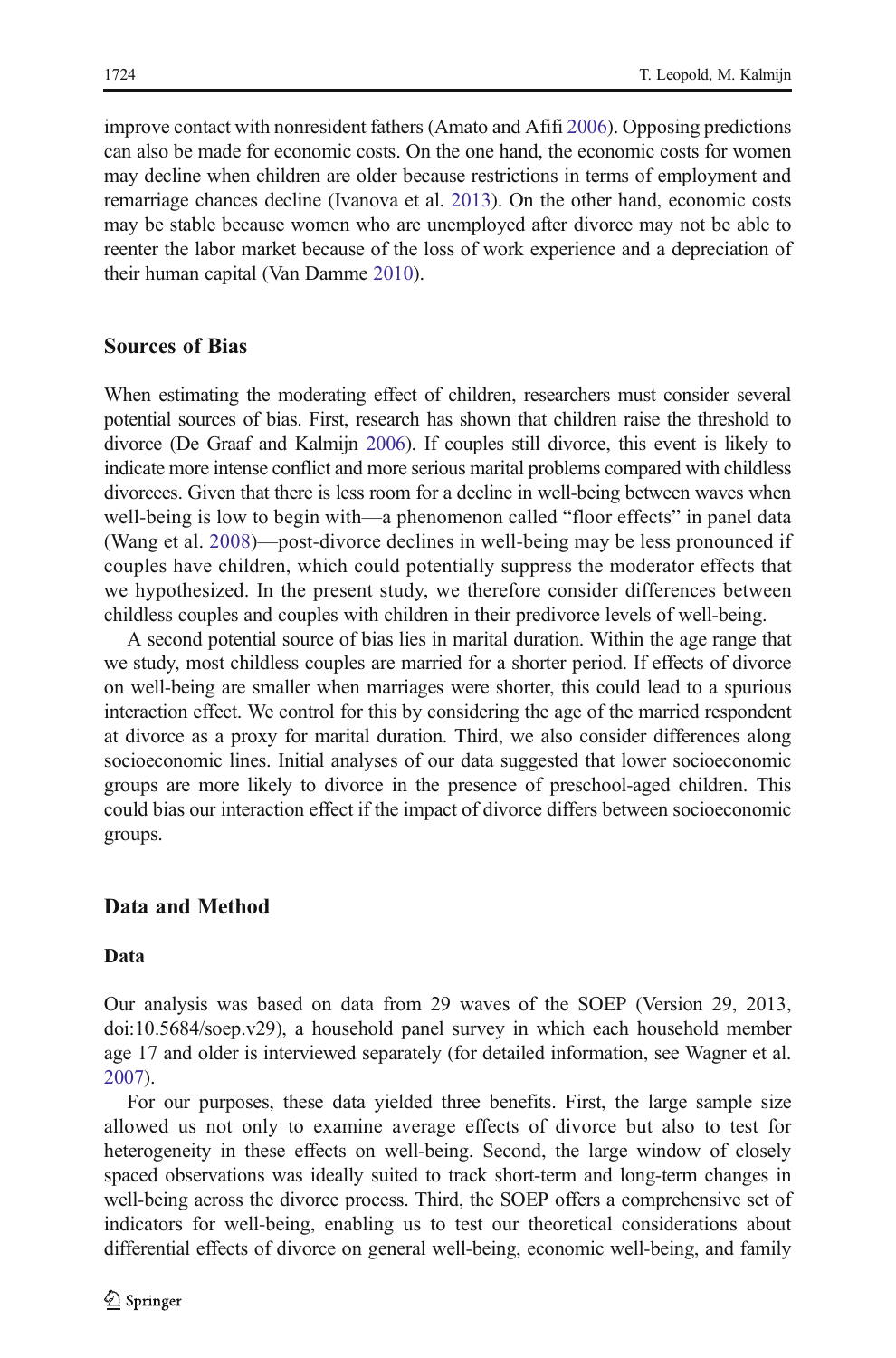well-being. We restricted the analytical sample to persons who divorced across their observation period in the panel. To capture this transition, we selected 2,353 respondents for whom we observed a transition from a marital union to divorce.<sup>3</sup> If a person divorced more than once, we examined the first divorce recorded in the panel.

We identified a divorce by a change of marital status from "married and living together" to "divorced." Because a change in the legal status from married to divorced may involve some delay (resulting from an obligatory year of separation), we also assigned the status of divorced if a respondent reported a change from "married and living together" to "married but separated." Hence, our definition of divorce captures the year of separation. We did not consider unmarried cohabitation or unions that remained unmarried. Given that in the German context of our study, the large majority of couples who have children are married, comparisons with unmarried couples or observations of unmarried unions would seem less relevant.

To estimate predivorce levels of well-being, we considered all panel observations up to one year before divorce.<sup>4</sup> We also considered all observations after divorce to estimate short-term and long-term patterns of adaptation, including the post-divorce observations in which persons began living with a new partner. Although repartnering affects well-being (Sweeney [2010](#page-24-0)), the chances of finding a new partner are affected negatively by having children (Ivanova et al. [2013\)](#page-24-0). Hence, repartnering may be a mediator of our moderator effects of interest, and not a confounder. After all restrictions, the analytical sample consisted of 2,353 individuals with 35,146 panel observations (i.e., person-years). The average number of annual observations per respondent was 15 years, with a range of  $2-28$ <sup>5</sup>

#### **Measures**

#### Outcome Variables

To test our hypotheses about changes in different domains of well-being, we used three outcome variables. Our measures of general well-being and economic well-being were based on the survey questions, "How satisfied are you with your life, all things considered?" and "How satisfied are you with your household income?" Data on these measures were available at all 29 panel waves conducted between 1984 and 2012. Our measure for *family well-being* was based on the survey question, "How satisfied are you with your family life?" This question allowed respondents to define "family" as they wished, given that no further specification was offered. Data on this measure were available annually since 2006. Thus, our analyses of family well-being were based on panel observations from 2006 onward. Marital unions observed before 2006 were still included in this subset. Each outcome variable was measured on an 11-point Likert scale ranging from 0 ("completely dissatisfied") to 10 ("completely satisfied"). Table [2](#page-9-0) shows descriptive statistics for the outcome variables.

<sup>&</sup>lt;sup>3</sup> Because of our study focus, we considered only observations of respondents aged 60 or younger. Furthermore, we removed 92 divorcees from a selective high-income sample (Sample G, drawn in 2002).

<sup>&</sup>lt;sup>4</sup> We removed the observation directly preceding divorce because well-being in this year is often affected by the impending marital breakup.

<sup>&</sup>lt;sup>5</sup> Replication files to this article are available online [\(www.thomasleopold.eu\)](http://www.thomasleopold.eu).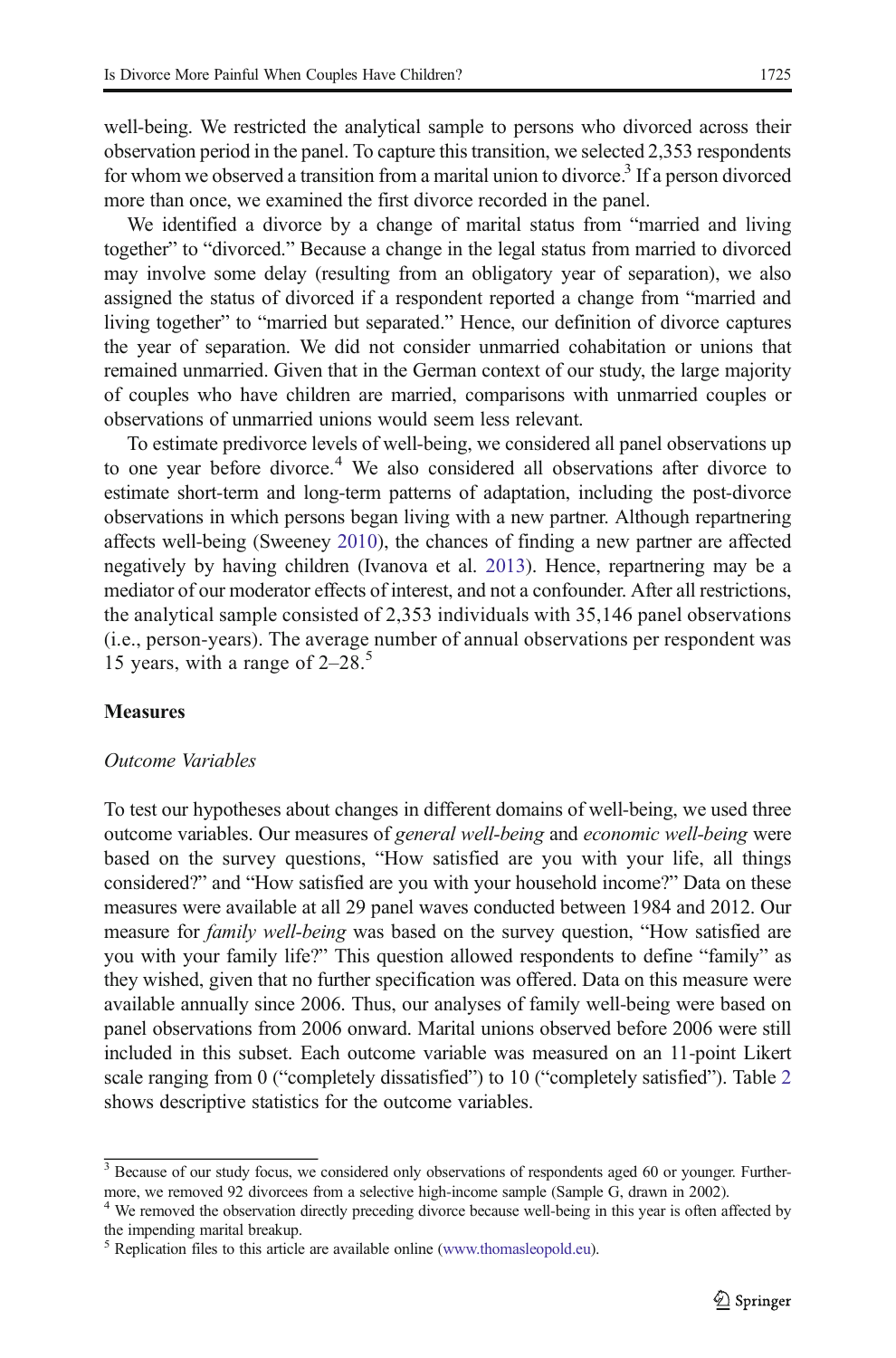|                               | Full Sample <sup>a</sup> |           |         | Analytic Sample <sup>b</sup> |      |        |  |  |
|-------------------------------|--------------------------|-----------|---------|------------------------------|------|--------|--|--|
|                               | $\boldsymbol{M}$         | <b>SD</b> | N       | $\boldsymbol{M}$             | SD.  | N      |  |  |
| Satisfaction With Life        |                          |           |         |                              |      |        |  |  |
| Overall                       | 6.98                     | 1.81      | 352,259 | 6.65                         | 1.94 | 35,056 |  |  |
| Between                       |                          | 1.49      | 45,226  |                              | 1.32 | 2,353  |  |  |
| Within                        |                          | 1.28      |         |                              | 1.46 |        |  |  |
| Satisfaction With Income      |                          |           |         |                              |      |        |  |  |
| Overall                       | 6.16                     | 2.32      | 346,398 | 5.74                         | 2.44 | 34,776 |  |  |
| Between                       |                          | 1.99      | 44,852  |                              | 1.70 | 2,353  |  |  |
| Within                        |                          | 1.59      |         |                              | 1.83 |        |  |  |
| Satisfaction With Family Life |                          |           |         |                              |      |        |  |  |
| Overall                       | 7.69                     | 1.97      | 89,645  | 6.94                         | 2.39 | 8,271  |  |  |
| Between                       |                          | 1.68      | 23,051  |                              | 1.93 | 1,595  |  |  |
| Within                        |                          | 1.21      |         |                              | 1.57 |        |  |  |

<span id="page-9-0"></span>Table 2 Descriptive statistics for outcome variables

Source: German Socio-Economic Panel Study 1984–2012, release 2013.

<sup>a</sup> Including all observations up to age 60. Excluding high-income sample G.

<sup>b</sup> Analytic sample restricted to individuals observed across the transition from "married and living together" to "divorced."

# Divorce Variables

To assess the short-term and long-term impact of divorce on these outcomes, we used three variables: (1) a dummy variable changing from 0 in all predivorce observations to 1 in all postdivorce observations; (2) a linear duration variable counting the years after divorce, starting from 0 in the wave in which a transition to divorce was observed; and (3) a squared duration variable. These measures jointly represented the effect of divorce on the outcomes, allowing us to study the initial impact as well as long-term patterns of adaptation: the dummy variable captured initial drops in well-being (i.e., duration variables equaling 0). The duration variables captured linear and curvilinear adaptation. We found this functional form to be an adequate and parsimonious specification after assessing changes in the outcomes based on a set of dummy variables that allowed for year-to-year changes in the effects of divorce on the outcome variables.

# Moderator Variables

We interacted the divorce variables with an indicator variable for whether *at least* one child under 18 was living in the respondent's household in the year before divorce  $(0 = no, 1 = yes)$  to test our hypotheses about heterogeneity in the effects of divorce; people in the "no" category were childless, had no resident children (e.g., empty nest), or had no children younger than 18 years. To assess gender differences in the moderating effects of children, we added further interaction terms between the divorce variables and gender  $(0 = \text{female}, 1 = \text{male})$  and three-way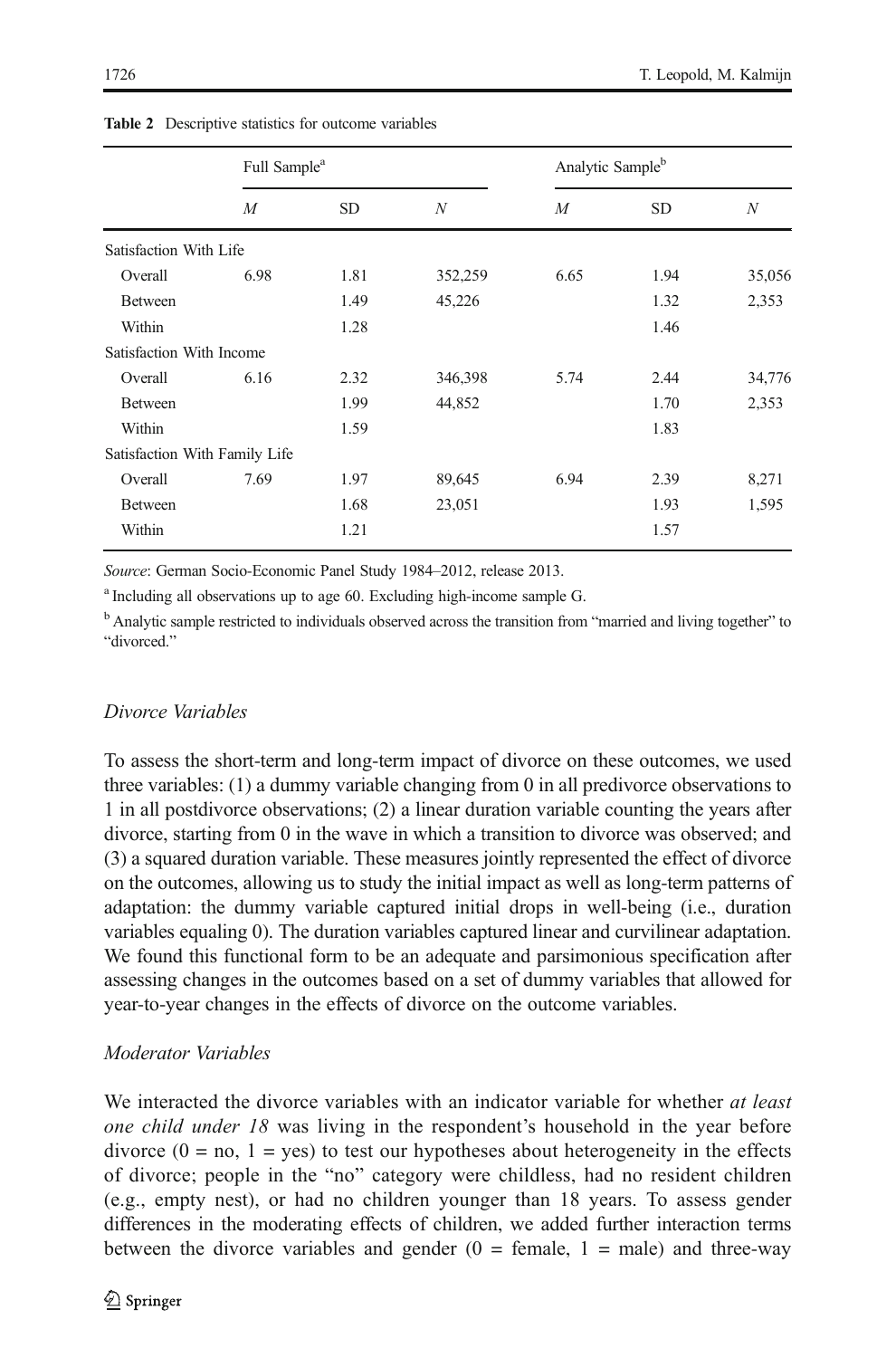interactions between the divorce variables, the child indicator, and gender. In a final step, we replaced the child indicator by a set of indicator variables for the *age of the youngest child* living in the respondent's household in the year before divorce  $(0-4$  years,  $5-12$ years, 13–18 years, or no children under 18). All child variables were based on the situation before the divorce and did not vary over time, given our use of interactions with the divorce variables.

Using this analytical setup, we relied on time since the divorce as the dynamic element in the model. For two reasons, we did not include children's ages (or the youngest child's age) as further dynamic elements. First, our interest was in how child age at divorce moderated divorce effects rather than in the effects of changes in child age on parental well-being. Second, a time-varying variable for the age of the youngest child would be collinear with the variable for time since divorce, which was already included in our models.

Information about custody was incomplete. Research on 14-year-old school children from divorced families in Germany in 2010–2011 showed that 71 % lived with the mother, 13 % lived with the father, 10 % had a co-parenting arrangement, and 7 % lived with neither parent (Kalmijn [2015\)](#page-24-0). In our SOEP data, the children are, on average, younger so that the percentages living with the mother after divorce are higher (Westphal et al. [2014\)](#page-25-0).

#### Controls

We controlled for potential confounders in the relationship between the presence of and age of children before divorce and the consequences of divorce for well-being. These include age at divorce, education (reference = less than secondary degree), immigrant status (reference  $=$  native German), and East German (reference  $=$  West German).<sup>6</sup> We centered all these controls on their sample means. Furthermore, we included a control for the calendar year of divorce (centered on 2010) in the models for general and economic well-being. In contrast to family well-being (measured from 2006 until 2012), these outcome variables spanned an observation period of almost three decades (1984 until 2012). Our control for calendar year ensured that divorce effects were conditioned on a comparable period of time across all outcomes. In all models, we interacted the time-constant controls with the divorce variables. Finally, we included a measure of age at divorce as a proxy for marital duration.

Table [3](#page-11-0) gives an overview of the moderator and control variables. Table [4](#page-12-0) shows how the sociodemographic characteristics included as control variables varied by our key moderators of interest: namely, the presence and age of children before divorce.

# Models

We estimated random-effects hierarchical linear models for annual panel observations nested in persons. Because every respondent in the sample experienced a divorce across

<sup>6</sup> SOEP uses the educational levels given by the CASMIN classification (Comparative Analysis of Social Mobility in Industrial Nations). The distinction between East and West Germans was based on a survey question about where a respondent lived in 1989 (i.e., before reunification).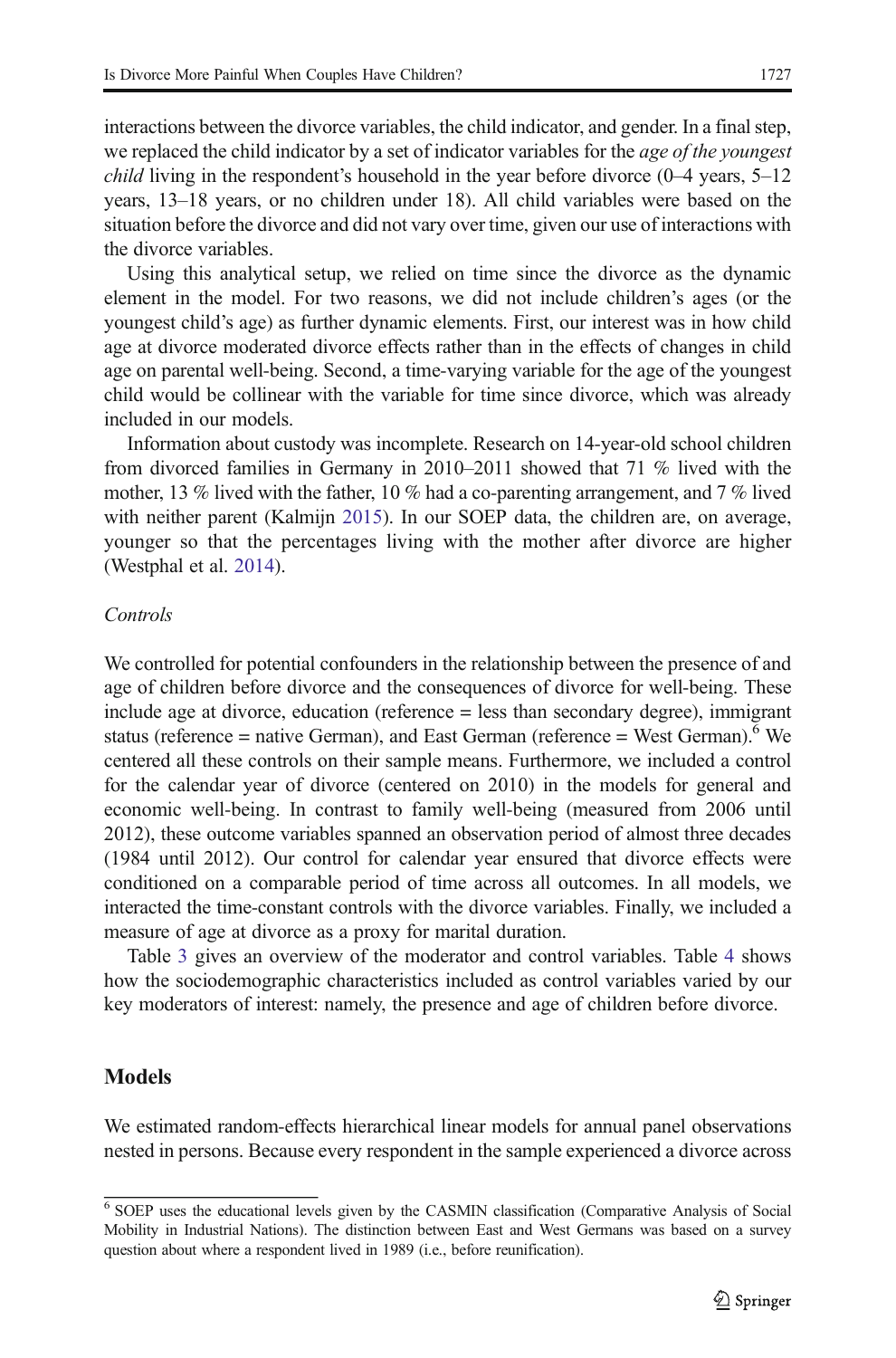|                                      | $\boldsymbol{M}$ | <b>SD</b> | Min.         | Max. |
|--------------------------------------|------------------|-----------|--------------|------|
| Moderator Variables                  |                  |           |              |      |
| Children before divorce <sup>a</sup> |                  |           |              |      |
| None                                 | .35              | .48       | $\theta$     |      |
| Age $0-4$                            | .21              | .41       | $\Omega$     |      |
| Age $5-12$                           | .27              | .45       | $\Omega$     |      |
| Age 13-18                            | .16              | .37       | $\Omega$     |      |
| Male                                 | .46              | .50       | $\mathbf{0}$ | 1    |
| Control Variables                    |                  |           |              |      |
| Calendar year of divorce             | 1999.53          | 7.39      | 1985         | 2012 |
| Age at divorce                       | 38.42            | 9.03      | 19           | 60   |
| Education <sup>b</sup>               |                  |           |              |      |
| Low                                  | .38              | .49       | $\mathbf{0}$ | 1    |
| Mid                                  | .45              | .50       | $\theta$     |      |
| High                                 | .17              | .37       | $\theta$     |      |
| East German <sup>c</sup>             | .23              | .42       | $\mathbf{0}$ |      |
| Immigrant <sup>d</sup>               | .19              | .39       | $\mathbf{0}$ | 1    |

<span id="page-11-0"></span>**Table 3** Descriptive statistics for moderator and control variables  $(N = 2,353)$ 

Source: German Socio-Economic Panel Study 1984–2012, release 2013.

<sup>a</sup> Children living in the respondent's household in the year before divorce; age refers to the age of the youngest child.

 $b$  Low education = up to lower secondary vocational degree (CASMIN 1a–c). Mid education = up to higher secondary degree plus vocational training (CASMIN 2a–c). High education = lower and higher tertiary degree (CASMIN 3a–b).

<sup>c</sup> Living in East Germany (former German Democratic Republic) in 1989.

<sup>d</sup> First-generation and second-generation immigrant.

the observation period, there was no risk that the event indicators were correlated with unmeasured, time-constant characteristics (Allison [1994\)](#page-23-0). As a result, the bias-reducing properties of the fixed-effects estimator did not apply. In this case, the random-effects generalized least squares estimator is preferable because it (1) is more efficient and (2) allows for the inclusion of main effects for time-constant variables. The second benefit was particularly important for our purposes, given that predivorce well-being may differ between childless couples and couples with children. As noted, predivorce well-being may be lower in the latter group, introducing potential floor effects in the estimation of further declines in well-being.

We estimated three models for each outcome. Model 1 included only the divorce variables. In Model 2, we interacted the divorce variables with the indicator for the presence of children. In Model 3, we added a three-way interaction with gender to test whether the interactions between divorce and the presence of children varied between men and women. All models included control variables as well as interactions between time-constant controls and the divorce variables. Given that all control variables were centered, these extra interactions did not affect the key interaction effects pertaining to our hypotheses.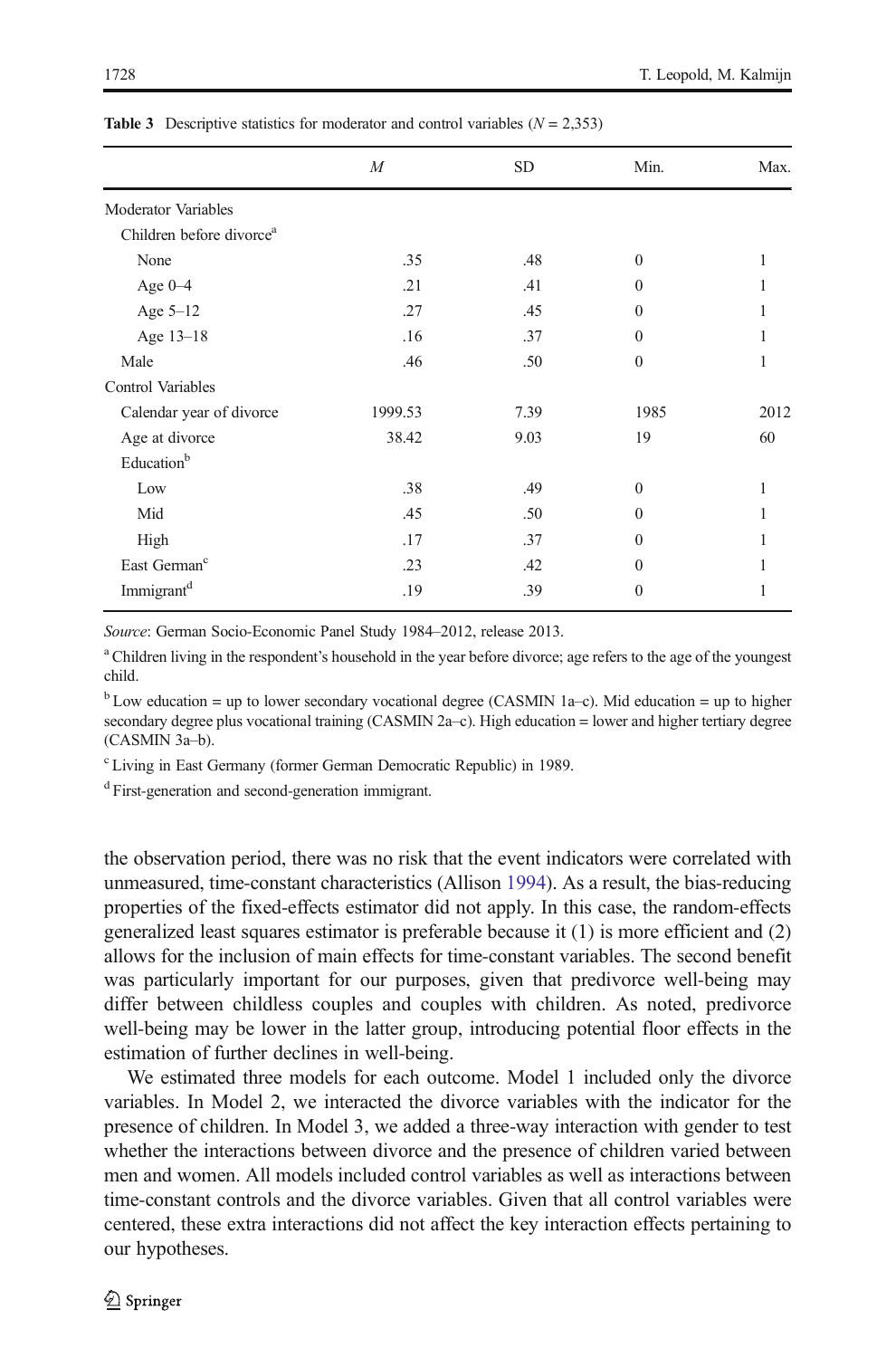|                                         |      |                             |                   | Education <sup>b</sup> |      |      |                             |                        |
|-----------------------------------------|------|-----------------------------|-------------------|------------------------|------|------|-----------------------------|------------------------|
| Children Before<br>Divorce <sup>a</sup> | Male | Calendar Year of<br>Divorce | Age at<br>Divorce | Low                    | Mid  | High | East<br>German <sup>c</sup> | Immigrant <sup>d</sup> |
| None                                    | 0.49 | 1999.24                     | 39.53             | 0.36                   | 0.44 | 0.20 | 0.19                        | 0.20                   |
| Age $0-4$                               | 0.43 | 1998.80                     | 32.45             | 0.43                   | 0.44 | 0.13 | 0.20                        | 0.22                   |
| Age $5-12$                              | 0.45 | 1999.62                     | 38.13             | 0.41                   | 0.46 | 0.14 | 0.24                        | 0.19                   |
| Age $13-18$                             | 0.45 | 2000.97                     | 44.36             | 0.32                   | 0.48 | 0.20 | 0.33                        | 0.15                   |
| Total                                   | 0.46 | 1999.53                     | 38.42             | 0.38                   | 0.45 | 0.17 | 0.23                        | 0.19                   |

<span id="page-12-0"></span>**Table 4** Sociodemographic correlates of having children before divorce  $(N = 2,353)$ 

Source: German Socio-Economic Panel Study 1984–2012, release 2013.

<sup>a</sup> Children living in the respondent's household in the year before divorce; age refers to the age of the youngest child.

 $b$  Low education = up to lower secondary vocational degree (CASMIN 1a–c). Mid education = up to higher secondary degree plus vocational training (CASMIN 2a–c). High education = lower and higher tertiary degree (CASMIN 3a–b).

<sup>c</sup> Living in East Germany (former German Democratic Republic) in 1989.

<sup>d</sup> First-generation and second-generation immigrant.

Results for all models are shown in Table [5](#page-13-0) (general well-being), Table [6](#page-15-0) (economic well-being), and Table [7](#page-17-0) (family well-being). We plot our main findings from these models in Fig. [1](#page-19-0) (general well-being), Fig. [2](#page-20-0) (economic well-being), and Fig. [3](#page-21-0) (family well-being). Each figure comprises nine plots: the top row shows overall effects, the middle row shows moderator effects of the binary child indicator, and the bottom row shows moderator effects of the indicator for child age. The left column shows effects for men and women combined, the middle column shows effects for women, and the right column shows effects for men. We present the results for child age only in the plots so that the tables are easier to read.

# Results for General Well-being

Model 1 in Table [5](#page-13-0) presents baseline estimates for changes in general well-being following a divorce. The main effects of the divorce variables represent the average impact of divorce, conditioned on a divorce year of 2010 and mean values on all other time-constant controls. These estimates were in line with previous research: the initial decline amounted to more than one-third of a standard deviation of within-person change in general well-being over time  $(-0.477 / 1.28 = 0.37)$ . The duration effect was positive, indicating adjustment. Figure [1](#page-19-0) shows that in the years after divorce, people fully recovered from this initial decline in well-being (Fig. [1,](#page-19-0) top-left plot).

Turning to heterogeneity behind these average effects, we first hypothesized that children intensify the negative consequences of divorce for general well-being (Hypothesis 1). The findings from Model 2 (Table [5\)](#page-13-0) support this hypothesis. In this model, the main effects of divorce were defined for persons without children in the year before divorce; the interaction effects indicated whether these effects differed for those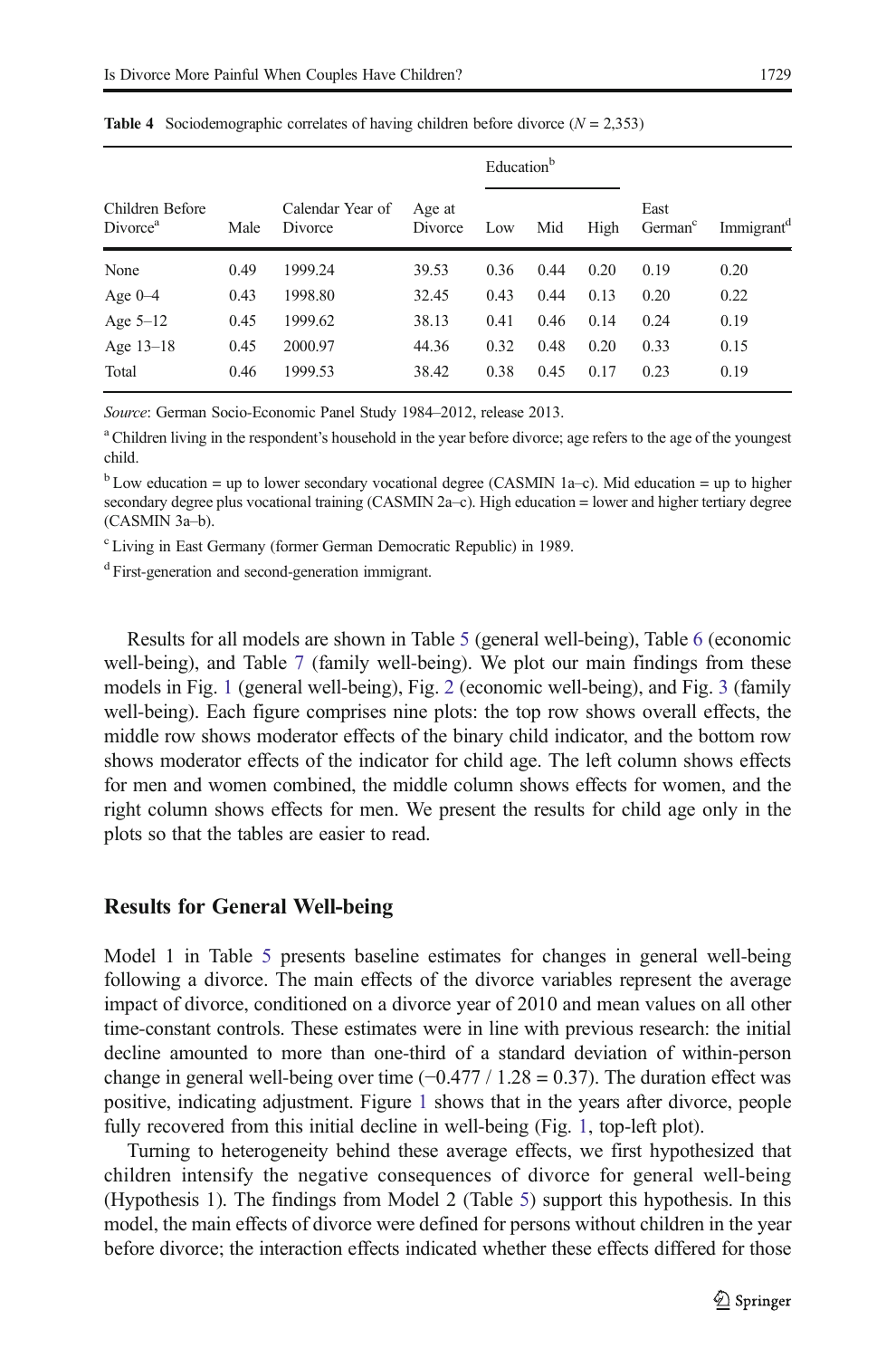<span id="page-13-0"></span>

| 1730 |                                                                                         | T. Leopold, M. Kalmijn     |
|------|-----------------------------------------------------------------------------------------|----------------------------|
|      | <b>Table 5</b> Random-effects linear regression models for change in general well-being |                            |
|      | Model $2^{\circ}$<br>Model 1.                                                           | Model $3$ Divorce $\times$ |

|                                                            | Model 1:<br>Divorce |         | Model 2:<br>Divorce $\times$ Children |         | Model 3: Divorce $\times$<br>Children $\times$ Gender |         |
|------------------------------------------------------------|---------------------|---------|---------------------------------------|---------|-------------------------------------------------------|---------|
| Divorce (ref. $=$ >1 year before) <sup>a</sup>             |                     |         |                                       |         |                                                       |         |
| Divorce                                                    | $-0.477**$          | (0.054) | $-0.261**$                            | (0.066) | $-0.211**$                                            | (0.077) |
| Duration                                                   | $0.135**$           | (0.019) | $0.107**$                             | (0.021) | $0.107**$                                             | (0.023) |
| Duration, squared                                          | $-0.008**$          | (0.001) | $-0.008**$                            | (0.002) | $-0.008**$                                            | (0.002) |
| Children (ref. $= no$ ) <sup>b</sup>                       |                     |         |                                       |         |                                                       |         |
| Yes                                                        |                     |         | $-0.063$                              | (0.059) | $-0.009$                                              | (0.081) |
| Gender (ref. $=$ female)                                   |                     |         |                                       |         |                                                       |         |
| Male                                                       |                     |         |                                       |         | 0.089                                                 | (0.095) |
| Children $\times$ Gender                                   |                     |         |                                       |         |                                                       |         |
| Children $\times$ Male                                     |                     |         |                                       |         | $-0.116$                                              | (0.117) |
| Divorce $\times$ Children                                  |                     |         |                                       |         |                                                       |         |
| Divorce $\times$ Children                                  |                     |         | $-0.305**$                            | (0.054) | $-0.248**$                                            | (0.074) |
| Duration $\times$ Children                                 |                     |         | $0.042**$                             | (0.013) | $0.030^{\dagger}$                                     | (0.018) |
| Duration, squared $\times$ Children                        |                     |         | $-0.001$                              | (0.001) | $-0.001$                                              | (0.001) |
| Divorce $\times$ Gender                                    |                     |         |                                       |         |                                                       |         |
| Divorce $\times$ Male                                      |                     |         |                                       |         | $-0.119$                                              | (0.087) |
| Duration $\times$ Male                                     |                     |         |                                       |         | 0.004                                                 | (0.021) |
| Duration, squared $\times$ Male                            |                     |         |                                       |         | $-0.000$                                              | (0.001) |
| Divorce $\times$ Children $\times$ Gender                  |                     |         |                                       |         |                                                       |         |
| Divorce $\times$ Children $\times$ Male                    |                     |         |                                       |         | $-0.135$                                              | (0.107) |
| Duration $\times$ Children $\times$ Male                   |                     |         |                                       |         | 0.022                                                 | (0.026) |
| Duration, squared $\times$ Children $\times$ Male          |                     |         |                                       |         | 0.000                                                 | (0.001) |
| Controls                                                   |                     |         |                                       |         |                                                       |         |
| Age at divorce <sup>c</sup>                                | $0.015**$           | (0.004) | $0.015**$                             | (0.004) | $0.015**$                                             | (0.004) |
| Divorce $\times$ Age at divorce                            | $-0.006$            | (0.004) | $-0.007$ <sup>†</sup>                 | (0.004) | $-0.005$                                              | (0.004) |
| Duration × Age at divorce                                  | 0.001               | (0.001) | $0.002^{\dagger}$                     | (0.001) | 0.001                                                 | (0.001) |
| Duration, squared $\times$ Age at divorce                  | $-0.000**$          | (0.000) | $-0.000**$                            | (0.000) | $-0.000**$                                            | (0.000) |
| Year of divorce <sup>d</sup>                               | $0.012**$           | (0.004) | $0.012**$                             | (0.004) | $0.012**$                                             | (0.004) |
| Divorce $\times$ Year of divorce                           | $-0.004$            | (0.004) | $-0.003$                              | (0.004) | $-0.003$                                              | (0.004) |
| Duration $\times$ Year of divorce                          | 0.001               | (0.001) | 0.001                                 | (0.001) | 0.001                                                 | (0.001) |
| Duration, squared $\times$ Year of divorce                 | $-0.000*$           | (0.000) | $-0.000*$                             | (0.000) | $-0.000*$                                             | (0.000) |
| Education (ref. = $low$ ) <sup>e</sup>                     |                     |         |                                       |         |                                                       |         |
| Intermediate                                               | $0.154*$            | (0.065) | $0.148*$                              | (0.065) | $0.150*$                                              | (0.066) |
| High                                                       | $0.372**$           | (0.084) | $0.362**$                             | (0.084) | $0.362**$                                             | (0.084) |
| Divorce $\times$ Intermediate                              | $0.125*$            | (0.059) | $0.106^{\dagger}$                     | (0.060) | 0.092                                                 | (0.060) |
| Divorce $\times$ High                                      | $0.155*$            | (0.076) | 0.122                                 | (0.076) | 0.120                                                 | (0.076) |
| Duration × Intermediate                                    | 0.012               | (0.014) | 0.015                                 | (0.014) | 0.015                                                 | (0.015) |
| Duration × High                                            | $0.040*$            | (0.019) | $0.044*$                              | (0.019) | $0.043*$                                              | (0.019) |
| Duration, squared × Intermediate                           | $-0.001$            | (0.001) | $-0.001$                              | (0.001) | $-0.001$                                              | (0.001) |
| Duration, squared $\times$ High                            | $-0.001$            | (0.001) | $-0.001$                              | (0.001) | $-0.001$                                              | (0.001) |
| Immigrant (ref. = native German) <sup><math>f</math></sup> | $-0.210**$          | (0.073) | $-0.207**$                            | (0.073) | $-0.206**$                                            | (0.073) |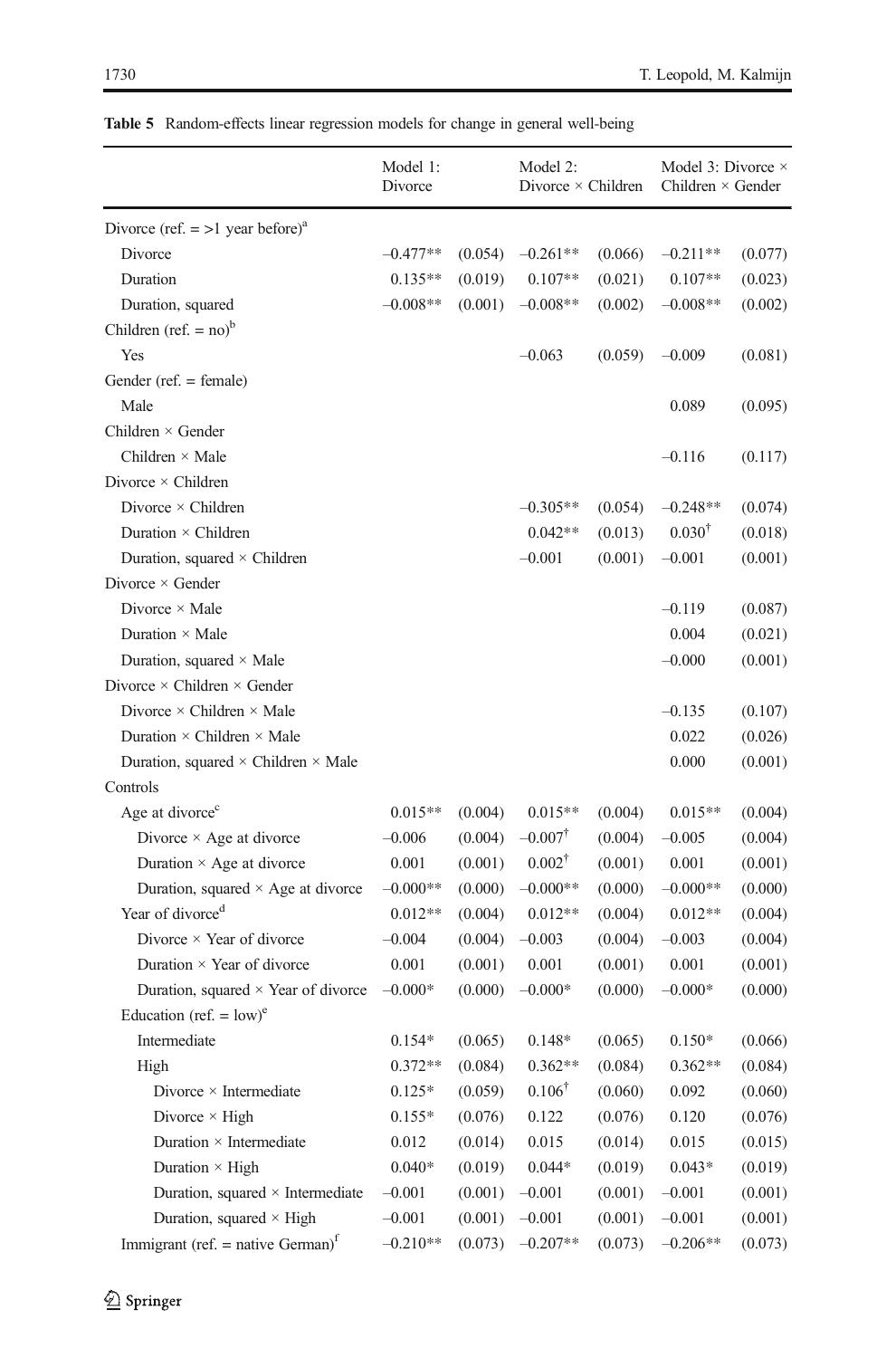#### Table 5 (continued)

|                                        | Model 1:<br>Divorce |         | Model $2:$<br>Divorce $\times$ Children |         | Model 3: Divorce $\times$<br>Children $\times$ Gender |         |
|----------------------------------------|---------------------|---------|-----------------------------------------|---------|-------------------------------------------------------|---------|
| Divorce $\times$ Immigrant             | $-0.047$            | (0.067) | $-0.057$                                | (0.066) | $-0.065$                                              | (0.067) |
| Duration $\times$ Immigrant            | $-0.041*$           | (0.017) | $-0.040*$                               | (0.017) | $-0.040*$                                             | (0.017) |
| Duration, squared $\times$ Immigrant   | $0.002*$            | (0.001) | $0.002^{\dagger}$                       | (0.001) | $0.002*$                                              | (0.001) |
| East German (ref. = $West)^g$          | $-0.882**$          | (0.071) | $-0.874**$                              | (0.071) | $-0.874**$                                            | (0.071) |
| Divorce $\times$ East German           | $0.306**$           | (0.066) | $0.334**$                               | (0.067) | $0.331**$                                             | (0.067) |
| Duration $\times$ East German          | $-0.029$            | (0.019) | $-0.032^{\dagger}$                      | (0.019) | $-0.031$                                              | (0.019) |
| Duration, squared $\times$ East German | $0.003*$            | (0.001) | $0.002*$                                | (0.001) | $0.002*$                                              | (0.001) |
| Constant                               | $6.601**$           | (0.066) | $6.656**$                               | (0.077) | $6.618**$                                             | (0.089) |
| Number of Observations                 | 34.954              |         | 34.954                                  |         | 34,954                                                |         |

Source: German Socio-Economic Panel Study 1984–2012, release 2013.

<sup>a</sup> Reference category comprises all observations up to one year before divorce; divorce is an indicator variable for the year of divorce; duration variables count the years after divorce (0 in the year of divorce).

<sup>b</sup> At least one child living in the respondent's household in the year before divorce.

<sup>c</sup> Centered on the mean.

 $d$  Centered on 2010.

 $e^{\epsilon}$  Low education = up to lower secondary vocational degree (CASMIN 1a–c), intermediate education = up to higher secondary degree plus vocational training (CASMIN 2a–c), high education = lower and higher tertiary degree (CASMIN 3a–b); centered on the mean.

f First-generation or second-generation immigrant; centered on the mean.

<sup>g</sup> Living in East Germany (former German Democratic Republic) in 1989; centered on the mean. All models control for age in three-yearly intervals.

 $\phi$  < .10; \* $p$  < .05; \*\* $p$  < .01

with at least one resident child in the year before divorce. Results showed that the initial decline in well-being more than doubled in the presence of children (an interaction of −0.305 vs. a main effect of –0.261). Furthermore, the main effect of duration was significantly stronger for people with children than for people without children. As illustrated by the middle plot of Fig. [1,](#page-19-0) sharper initial declines in general well-being were followed by faster recovery. As a result, the gap to divorcees without children narrowed over time.

In an extension to our initial hypothesis, we expected a gradient by child age: the younger the children before divorce, the larger their parents' declines in general well-being (Hypothesis 3). The bottom-left plot of Fig. [3](#page-21-0) is broadly consistent with this expectation, indicating the largest drops in the presence of preschool-aged children. However, two qualifications apply. First, we found no systematic differences between older age groups; second, the remaining gaps by child age vanished in the post-divorce years, as divorcees with preschool-aged children adapted faster.

In Model 3 (Table [5\)](#page-13-0), we tested whether the moderating effects of children on general well-being differed between men and women. The point estimates for the three-way interactions among the divorce variables, the child indicator, and gender were insignificant. Yet, the direction of the interaction suggests that the moderator effect was somewhat more negative for men—a tendency that could also be seen in the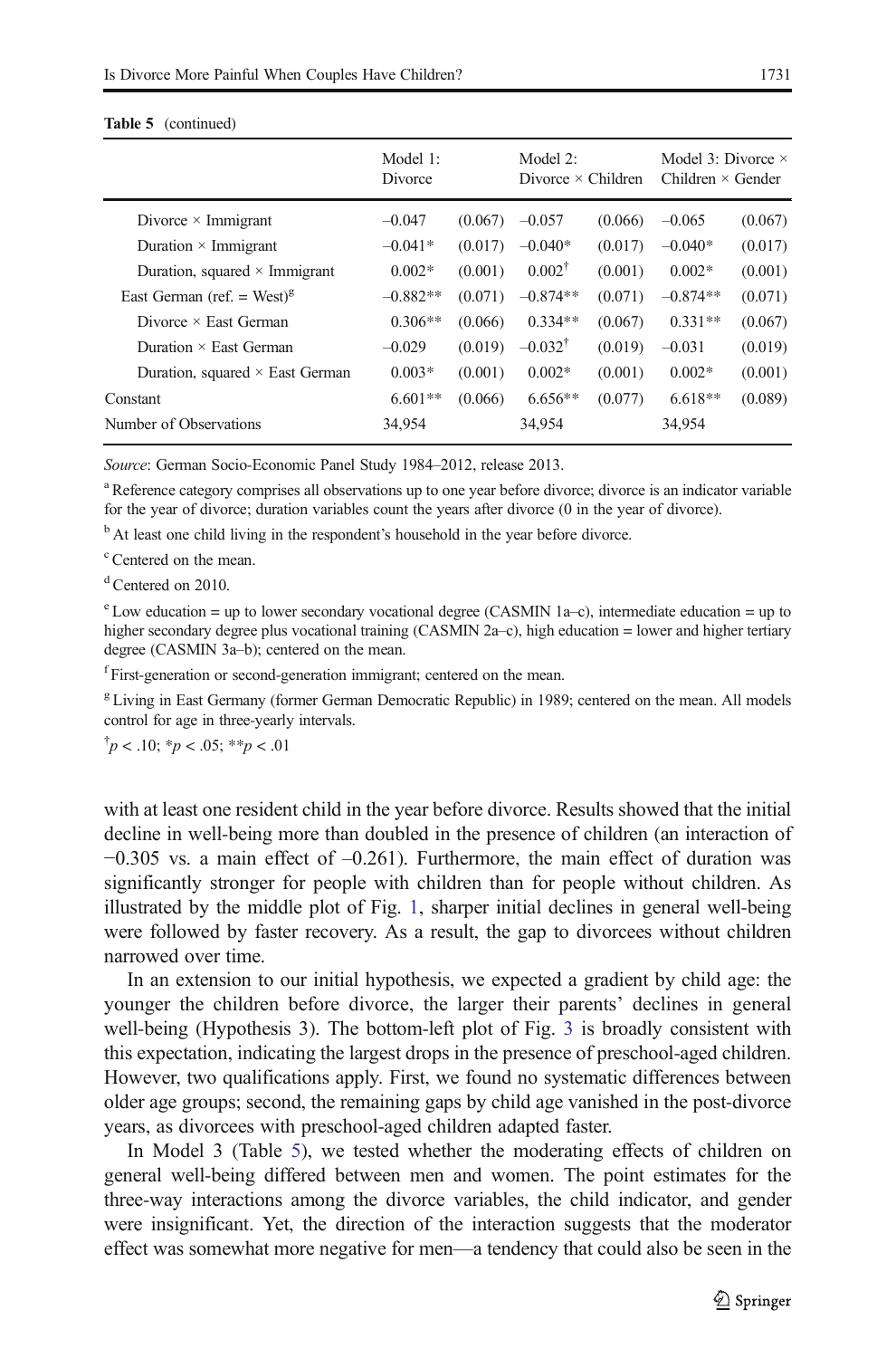|                                                            | Model 4:<br>Divorce |         | Model 5:<br>Divorce $\times$ Children |         | Model 6: Divorce $\times$<br>Children $\times$ Gender |         |
|------------------------------------------------------------|---------------------|---------|---------------------------------------|---------|-------------------------------------------------------|---------|
| Divorce (ref. $=$ >1 year before) <sup>a</sup>             |                     |         |                                       |         |                                                       |         |
| Divorce                                                    | $-0.769**$          | (0.068) | $-0.439**$                            | (0.083) | $-0.524**$                                            | (0.098) |
| Duration                                                   | $0.118**$           | (0.023) | $0.070**$                             | (0.026) | $0.111**$                                             | (0.029) |
| Duration, squared                                          | $-0.007**$          | (0.002) | $-0.006**$                            | (0.002) | $-0.008**$                                            | (0.002) |
| Children (ref. $=$ no) <sup>b</sup>                        |                     |         |                                       |         |                                                       |         |
| Yes                                                        |                     |         | $-0.167*$                             | (0.076) | $-0.178$ <sup>†</sup>                                 | (0.104) |
| Gender (ref. $=$ female)                                   |                     |         |                                       |         |                                                       |         |
| Male                                                       |                     |         |                                       |         | $-0.050$                                              | (0.121) |
| Children $\times$ Gender                                   |                     |         |                                       |         |                                                       |         |
| Children × Male                                            |                     |         |                                       |         | 0.019                                                 | (0.149) |
| Divorce $\times$ Children                                  |                     |         |                                       |         |                                                       |         |
| Divorce $\times$ Children                                  |                     |         | $-0.466**$                            | (0.068) | $-0.487**$                                            | (0.093) |
| Duration $\times$ Children                                 |                     |         | $0.070**$                             | (0.017) | $0.039^{T}$                                           | (0.023) |
| Duration, squared $\times$ Children                        |                     |         | $-0.002^{\dagger}$                    | (0.001) | $-0.001$                                              | (0.001) |
| Divorce $\times$ Gender                                    |                     |         |                                       |         |                                                       |         |
| Divorce $\times$ Male                                      |                     |         |                                       |         | $0.187^{\dagger}$                                     | (0.110) |
| Duration $\times$ Male                                     |                     |         |                                       |         | $-0.082**$                                            | (0.027) |
| Duration, squared $\times$ Male                            |                     |         |                                       |         | $0.004*$                                              | (0.001) |
| Divorce $\times$ Children $\times$ Gender                  |                     |         |                                       |         |                                                       |         |
| Divorce $\times$ Children $\times$ Male                    |                     |         |                                       |         | 0.070                                                 | (0.135) |
| Duration $\times$ Children $\times$ Male                   |                     |         |                                       |         | $0.058^{\dagger}$                                     | (0.033) |
| Duration, squared $\times$ Children $\times$ Male          |                     |         |                                       |         | $-0.002$                                              | (0.002) |
| Controls                                                   |                     |         |                                       |         |                                                       |         |
| Age at divorce <sup>c</sup>                                | $0.024**$           | (0.005) | $0.023**$                             | (0.005) | $0.024**$                                             | (0.005) |
| Divorce $\times$ Age at divorce                            | $-0.011*$           | (0.004) | $-0.012**$                            | (0.004) | $-0.014**$                                            | (0.004) |
| Duration $\times$ Age at divorce                           | $-0.002*$           | (0.001) | $-0.001$                              | (0.001) | $-0.001$                                              | (0.001) |
| Duration, squared $\times$ Age at divorce                  | 0.000               | (0.000) | $-0.000$                              | (0.000) | $-0.000$                                              | (0.000) |
| Year of divorce <sup>d</sup>                               | $-0.005$            | (0.005) | $-0.005$                              | (0.005) | $-0.005$                                              | (0.005) |
| Divorce $\times$ Year of divorce                           | $-0.006$            | (0.005) | $-0.004$                              | (0.005) | $-0.003$                                              | (0.005) |
| Duration × Year of divorce                                 | 0.002               | (0.001) | 0.002                                 | (0.001) | 0.002                                                 | (0.001) |
| Duration, squared $\times$ Year of divorce                 | $-0.000*$           | (0.000) | $-0.000*$                             | (0.000) | $-0.000*$                                             | (0.000) |
| Education (ref. = $low$ ) <sup>e</sup>                     |                     |         |                                       |         |                                                       |         |
| Intermediate                                               | $0.410**$           | (0.084) | 0.397**                               | (0.083) | $0.395**$                                             | (0.084) |
| High                                                       | 0.858**             | (0.107) | $0.835**$                             | (0.107) | $0.833**$                                             | (0.107) |
| Divorce $\times$ Intermediate                              | $0.124^{\dagger}$   | (0.075) | 0.093                                 | (0.075) | 0.109                                                 | (0.075) |
| Divorce $\times$ High                                      | $0.200*$            | (0.096) | 0.149                                 | (0.096) | 0.154                                                 | (0.096) |
| Duration $\times$ Intermediate                             | 0.028               | (0.018) | $0.033^{\dagger}$                     | (0.018) | 0.029                                                 | (0.018) |
| Duration × High                                            | $0.054*$            | (0.024) | $0.061\!ast$                          | (0.024) | $0.061*$                                              | (0.024) |
| Duration, squared × Intermediate                           | $-0.002^{\dagger}$  | (0.001) | $-0.002^{\dagger}$                    | (0.001) | $-0.001$                                              | (0.001) |
| Duration, squared × High                                   | $-0.001$            | (0.001) | $-0.002$                              | (0.001) | $-0.001$                                              | (0.001) |
| Immigrant (ref. = native German) <sup><math>f</math></sup> | $-0.364**$          | (0.093) | $-0.360**$                            | (0.093) | $-0.359**$                                            | (0.093) |

<span id="page-15-0"></span>Table 6 Random-effects linear regression models for change in economic well-being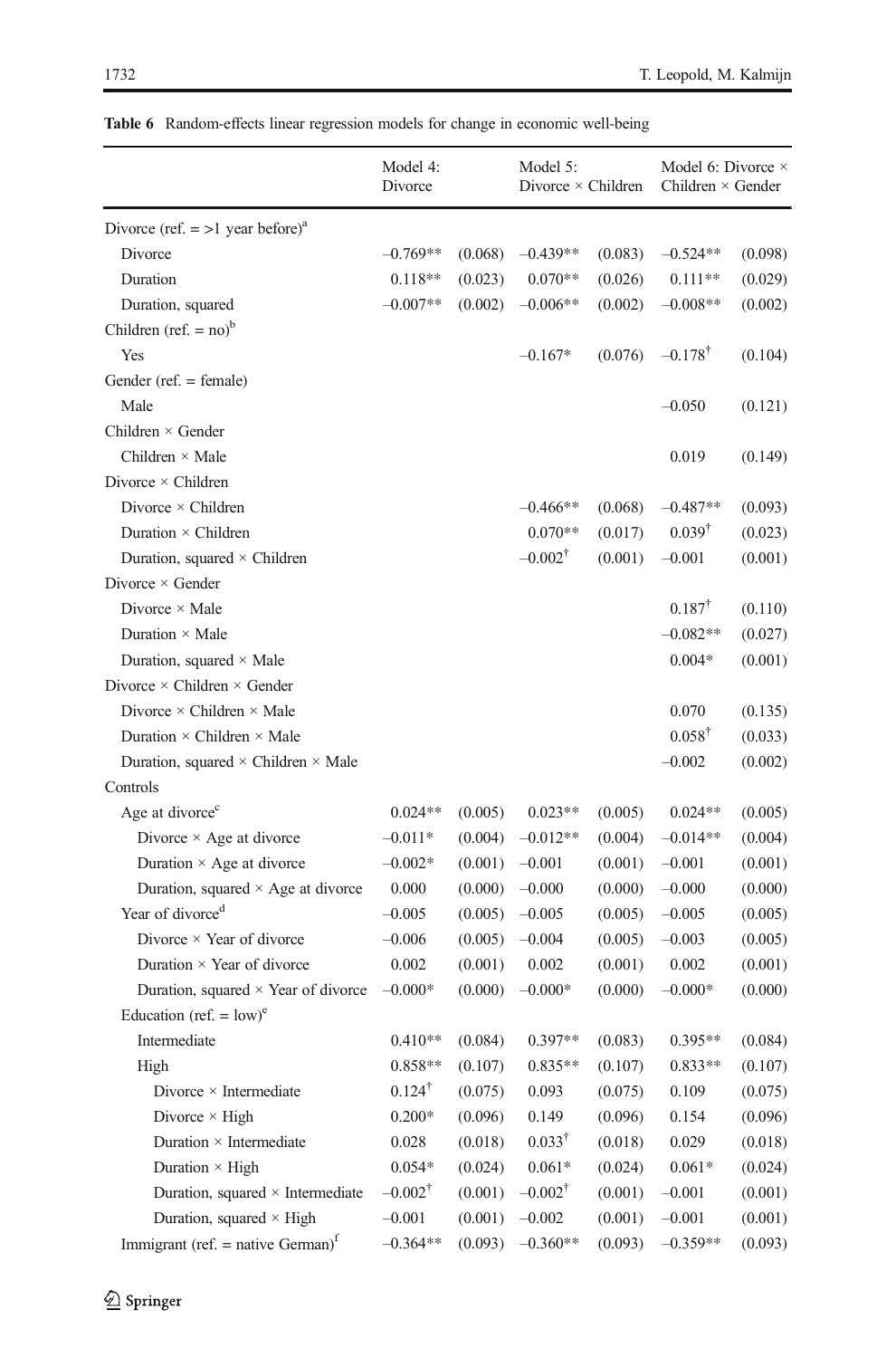#### Table 6 (continued)

|                                        | Model 4:<br>Divorce |         | Model $5$ :<br>Divorce $\times$ Children |         | Model 6: Divorce $\times$<br>Children $\times$ Gender |         |
|----------------------------------------|---------------------|---------|------------------------------------------|---------|-------------------------------------------------------|---------|
| Divorce $\times$ Immigrant             | 0.093               | (0.084) | 0.075                                    | (0.084) | 0.077                                                 | (0.084) |
| Duration $\times$ Immigrant            | $-0.133**$          | (0.021) | $-0.130**$                               | (0.021) | $-0.129**$                                            | (0.021) |
| Duration, squared $\times$ Immigrant   | $0.006**$           | (0.001) | $0.005**$                                | (0.001) | $0.005**$                                             | (0.001) |
| East German (ref. = $West)^g$ )        | $-1.226**$          | (0.091) | $-1.207**$                               | (0.091) | $-1.206**$                                            | (0.091) |
| Divorce $\times$ East German           | $0.379**$           | (0.083) | $0.423**$                                | (0.084) | $0.423**$                                             | (0.084) |
| Duration $\times$ East German          | $-0.050*$           | (0.024) | $-0.054*$                                | (0.024) | $-0.054*$                                             | (0.024) |
| Duration, squared $\times$ East German | $0.003*$            | (0.001) | $0.003*$                                 | (0.002) | $0.003^{\dagger}$                                     | (0.002) |
| Constant                               | $5.793**$           | (0.084) | $5.923**$                                | (0.098) | 5.946**                                               | (0.113) |
| Number of Observations                 | 34,672              |         | 34,672                                   |         | 34,672                                                |         |

Source: German Socio-Economic Panel Study 1984–2012, release 2013.

<sup>a</sup> Reference category comprises all observations up to one year before divorce; divorce is an indicator variable for the year of divorce; duration variables count the years after divorce (0 in the year of divorce).

<sup>b</sup> At least one child living in the respondent's household in the year before divorce.

<sup>c</sup> Centered on the mean.

 $d$  Centered on 2010.

 $e^{\epsilon}$  Low education = up to lower secondary vocational degree (CASMIN 1a–c), intermediate education = up to higher secondary degree plus vocational training (CASMIN 2a–c), high education = lower and higher tertiary degree (CASMIN 3a–b); centered at the mean.

f First-generation or second-generation immigrant; centered on the mean.

<sup>g</sup> Living in East Germany (former German Democratic Republic) in 1989; centered on the mean. All models control for age in three-yearly intervals.

 $\phi_p$  < .10; \* $p$  < .05; \*\* $p$  < .01

middle and right columns of Fig. [1](#page-19-0). Hence, the negative impact of children appeared to be larger for men than for women.

# Results for Domain-Specific Well-being

Hypotheses 2 and 4 were based on the argument that domain-specific measures of well-being are needed to uncover gender differences in the moderating effects of children. To test these hypotheses, we turn to the models for economic well-being (Table [6,](#page-15-0) Fig. [2\)](#page-20-0) and family well-being (Table [7](#page-17-0), Fig. [3](#page-21-0)). For ease of comparison, models and plots for both outcomes are aligned with those presented for general well-being. To test our remaining hypotheses, looking at the estimates and plots that are based on the full models is sufficient (Models 6 and 9).

Tables [6](#page-15-0) and [7](#page-17-0) show that a divorce was associated with substantial declines in both domains of well-being (Models 4 and 7). Both types of well-being revealed a positive duration effect and a small negative effect of the squared duration term, indicating adaptation in economic well-being and family well-being during the post-divorce period. The initial effect of divorce was stronger on economic well-being than on family well-being. When we look at men and women combined (left columns of Figs. [2](#page-20-0) and [3\)](#page-21-0),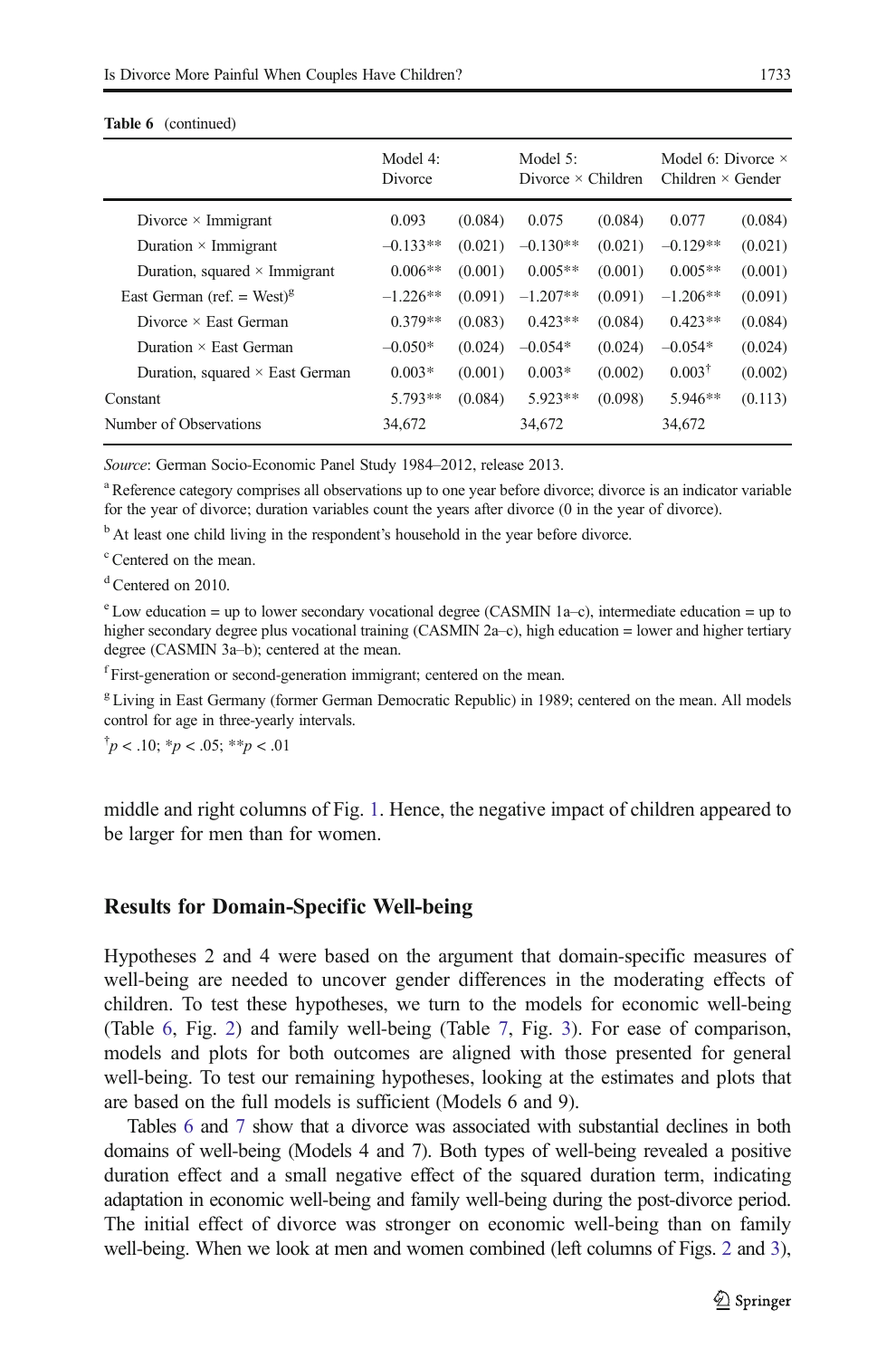|                                                            | Model 7:<br>Divorce |         | Model 8:<br>Divorce $\times$ Children |         | Model 9: Divorce $\times$<br>Children $\times$ Gender |         |
|------------------------------------------------------------|---------------------|---------|---------------------------------------|---------|-------------------------------------------------------|---------|
| Divorce (ref. $=$ >1 year before) <sup>a</sup>             |                     |         |                                       |         |                                                       |         |
| Divorce                                                    | $-1.140**$          | (0.116) | $-1.030**$                            | (0.168) | $-0.926**$                                            | (0.213) |
| Duration                                                   | $0.216**$           | (0.029) | $0.142**$                             | (0.038) | $0.127**$                                             | (0.046) |
| Duration, squared                                          | $-0.008**$          | (0.001) | $-0.005**$                            | (0.002) | $-0.005*$                                             | (0.002) |
| Children (ref. $=$ no) <sup>b</sup>                        |                     |         |                                       |         |                                                       |         |
| Yes                                                        |                     |         | $-0.464*$                             | (0.197) | $-0.614*$                                             | (0.261) |
| Gender (ref. $=$ female)                                   |                     |         |                                       |         |                                                       |         |
| Male                                                       |                     |         |                                       |         | $-0.120$                                              | (0.304) |
| Children $\times$ Gender                                   |                     |         |                                       |         |                                                       |         |
| Children $\times$ Male                                     |                     |         |                                       |         | 0.298                                                 | (0.379) |
| Divorce $\times$ Children                                  |                     |         |                                       |         |                                                       |         |
| Divorce $\times$ Children                                  |                     |         | $-0.184$                              | (0.184) | 0.221                                                 | (0.246) |
| Duration $\times$ Children                                 |                     |         | $0.102**$                             | (0.036) | 0.073                                                 | (0.047) |
| Duration, squared $\times$ Children                        |                     |         | $-0.003*$                             | (0.002) | $-0.003$                                              | (0.002) |
| Divorce $\times$ Gender                                    |                     |         |                                       |         |                                                       |         |
| Divorce $\times$ Male                                      |                     |         |                                       |         | $-0.291$                                              | (0.289) |
| Duration $\times$ Male                                     |                     |         |                                       |         | 0.040                                                 | (0.057) |
| Duration, squared $\times$ Male                            |                     |         |                                       |         | $-0.002$                                              | (0.003) |
| Divorce $\times$ Children $\times$ Gender                  |                     |         |                                       |         |                                                       |         |
| Divorce $\times$ Children $\times$ Male                    |                     |         |                                       |         | $-0.899*$                                             | (0.360) |
| Duration $\times$ Children $\times$ Male                   |                     |         |                                       |         | 0.062                                                 | (0.071) |
| Duration, squared $\times$ Children $\times$ Male          |                     |         |                                       |         | 0.000                                                 | (0.003) |
| Controls                                                   |                     |         |                                       |         |                                                       |         |
| Age at divorce <sup>c</sup>                                | $-0.003$            | (0.025) | $-0.011$                              | (0.025) | $-0.012$                                              | (0.025) |
| Divorce $\times$ Age at divorce                            | $-0.008$            | (0.012) | $-0.007$                              | (0.012) | 0.002                                                 | (0.012) |
| Duration $\times$ Age at divorce                           | $0.004^{\dagger}$   | (0.002) | $0.005*$                              | (0.002) | $0.004^{\dagger}$                                     | (0.002) |
| Duration, squared $\times$ Age at divorce                  | $-0.000*$           | (0.000) | $-0.000*$                             | (0.000) | $-0.000*$                                             | (0.000) |
| Year of divorce <sup>d</sup>                               |                     |         |                                       |         |                                                       |         |
| Divorce $\times$ Year of divorce                           | $0.389^{\dagger}$   | (0.224) | 0.350                                 | (0.224) | $0.426^{\dagger}$                                     | (0.224) |
| Duration × Year of divorce                                 | 0.258               | (0.270) | 0.199                                 | (0.272) | 0.211                                                 | (0.271) |
| Duration, squared $\times$ Year of divorce                 | $-0.332$            | (0.212) | $-0.344$                              | (0.212) | $-0.464*$                                             | (0.213) |
| Education (ref. = $low$ ) <sup>e</sup>                     | $-0.024$            | (0.254) | $-0.036$                              | (0.256) | $-0.045$                                              | (0.256) |
| Intermediate                                               | 0.056               | (0.039) | 0.064                                 | (0.039) | $0.068^{\dagger}$                                     | (0.039) |
| High                                                       | 0.028               | (0.050) | 0.038                                 | (0.050) | 0.037                                                 | (0.050) |
| Divorce $\times$ Intermediate                              | $-0.003$            | (0.002) | $-0.003$                              | (0.002) | $-0.003$                                              | (0.002) |
| Divorce $\times$ High                                      | $-0.003$            | (0.002) | $-0.003$                              | (0.002) | $-0.003$                                              | (0.002) |
| Duration $\times$ Intermediate                             | $-0.313$            | (0.235) | $-0.277$                              | (0.235) | $-0.277$                                              | (0.234) |
| Duration × High                                            | $-0.371^{\dagger}$  | (0.222) | $-0.353$                              | (0.222) | $-0.371^{\dagger}$                                    | (0.222) |
| Duration, squared × Intermediate                           | $0.008\,$           | (0.046) | $0.001\,$                             | (0.046) | $-0.002$                                              | (0.046) |
| Duration, squared × High                                   | 0.001               | (0.002) | $0.001\,$                             | (0.002) | 0.001                                                 | (0.002) |
| Immigrant (ref. = native German) <sup><math>f</math></sup> | $-0.466*$           | (0.236) | $-0.459^{\dagger}$                    | (0.236) | $-0.479*$                                             | (0.235) |

<span id="page-17-0"></span>Table 7 Random-effects linear regression models for change in family well-being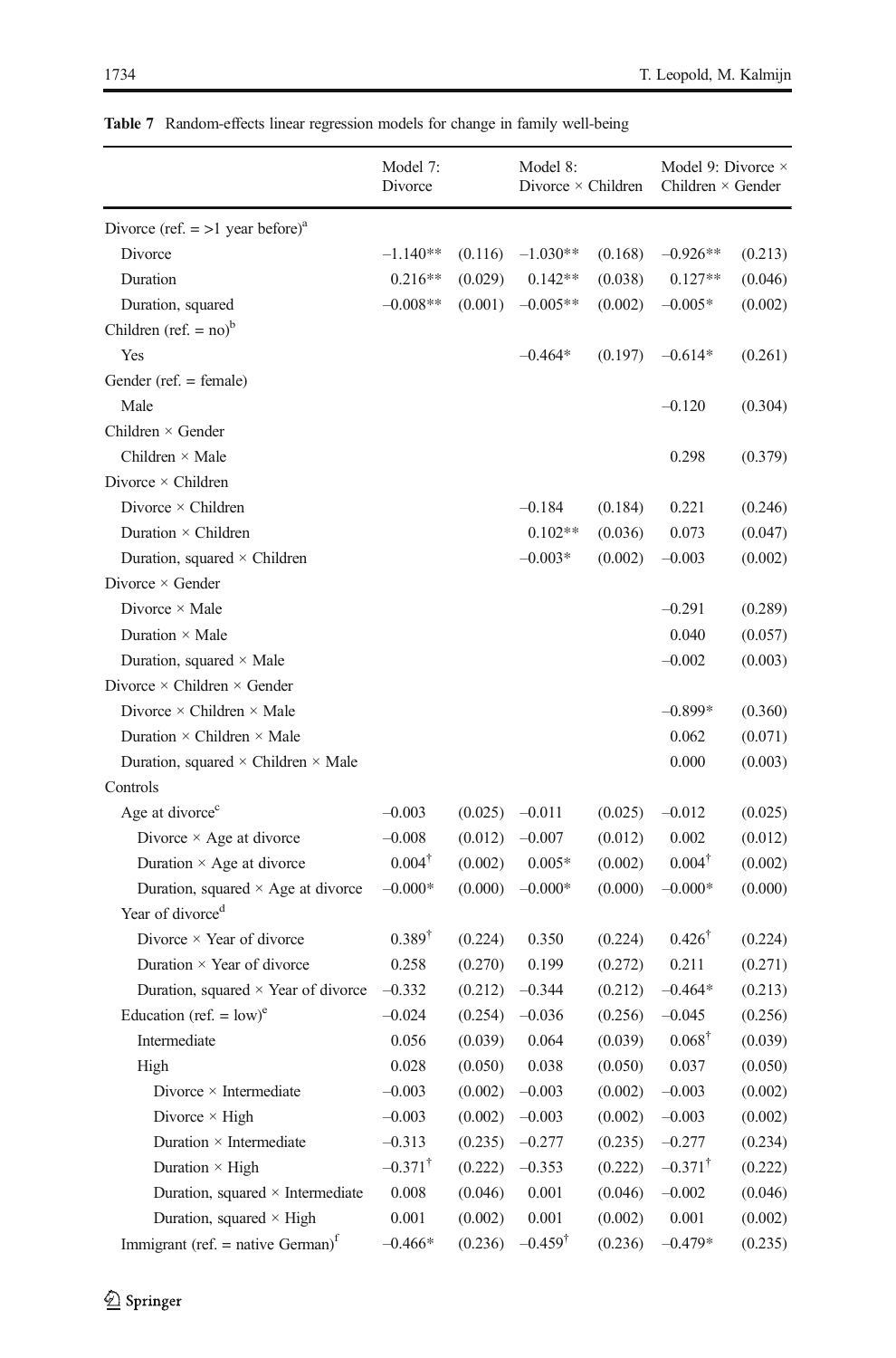#### Table 7 (continued)

|                                        | Model 7:<br>Divorce |         | Model 8:<br>Divorce $\times$ Children |         | Model 9: Divorce $\times$<br>Children $\times$ Gender |         |
|----------------------------------------|---------------------|---------|---------------------------------------|---------|-------------------------------------------------------|---------|
| Divorce $\times$ Immigrant             | 0.291               | (0.225) | 0.295                                 | (0.225) | 0.283                                                 | (0.225) |
| Duration $\times$ Immigrant            | $-0.030$            | (0.045) | $-0.032$                              | (0.045) | $-0.027$                                              | (0.045) |
| Duration, squared $\times$ Immigrant   | 0.000               | (0.002) | 0.000                                 | (0.002) | $-0.000$                                              | (0.002) |
| East German (ref. = West) <sup>g</sup> | $-0.466*$           | (0.236) | $-0.459^{\dagger}$                    | (0.236) | $-0.479*$                                             | (0.235) |
| Divorce $\times$ East German           | 0.291               | (0.225) | 0.295                                 | (0.225) | 0.283                                                 | (0.225) |
| Duration $\times$ East German          | $-0.030$            | (0.045) | $-0.032$                              | (0.045) | $-0.027$                                              | (0.045) |
| Duration, squared $\times$ East German | 0.000               | (0.002) | 0.000                                 | (0.002) | $-0.000$                                              | (0.002) |
| Constant                               | $6.914**$           | (0.209) | 7.299**                               | (0.254) | 7.366**                                               | (0.289) |
| Number of Observations                 | 8.244               |         | 8.244                                 |         | 8.244                                                 |         |

Source: German Socio-Economic Panel Study 1984–2012, release 2013.

<sup>a</sup> Reference category comprises all observations up to one year before divorce; divorce is an indicator variable for the year of divorce; duration variables count the years after divorce (0 in the year of divorce).

<sup>b</sup> At least one child living in the respondent's household in the year before divorce.

<sup>c</sup> Centered on the mean.

 $d$  Centered on 2010.

 $e^{\epsilon}$  Low education = up to lower secondary vocational degree (CASMIN 1a–c), intermediate education = up to higher secondary degree plus vocational training (CASMIN 2a–c), high education = lower and higher tertiary degree (CASMIN 3a–b); centered on the mean.

f First-generation or second-generation immigrant; centered on the mean.

<sup>g</sup> Living in East Germany (former German Democratic Republic) in 1989; centered on the mean. All models control for age in three-yearly intervals.

 $\phi_p$  < .10; \* $p$  < .05; \*\* $p$  < .01

we see that children moderated the impact of divorce in the expected direction: for economic well-being (Model 5, Table [6\)](#page-15-0), the negative effect of divorce doubled in the presence of children (an interaction of −0.466 vs. a main effect of −0.439). For family well-being (Model 8, Table [7\)](#page-17-0), this interaction was negative as well, albeit smaller and not statistically significant.

The primary goal of separating the two domains of well-being was to examine gender interactions, which are presented in Models 6 and 9. In terms of economic well-being, we expected that the moderating effects of children would be larger for women than for men (Hypothesis 2a). In terms of family well-being, we expected that the moderating effects of children would be larger for men than for women (Hypothesis 2b). Model 6 for economic well-being shows that the three-way interaction of gender, divorce, and children pointed in the expected direction. The effect, however, was small and not significant ( $b = 0.070$ ,  $p > 0.05$ , Table [6](#page-15-0)). This result is inconsistent with Hypothesis 2a. Looking at Model 9 for family well-being, a much clearer pattern emerged for the corresponding three-way interaction ( $b = -0.899$ ,  $p < .01$ , Table [7](#page-17-0)). For women, the moderator effect of children was positive  $(b = 0.221)$  but not different from 0 at conventional levels of statistical significance. For men, the moderator effect of children was strongly negative  $(b = 0.221 - 0.899 = -0.678)$ . Hence, declines in family well-being after divorce were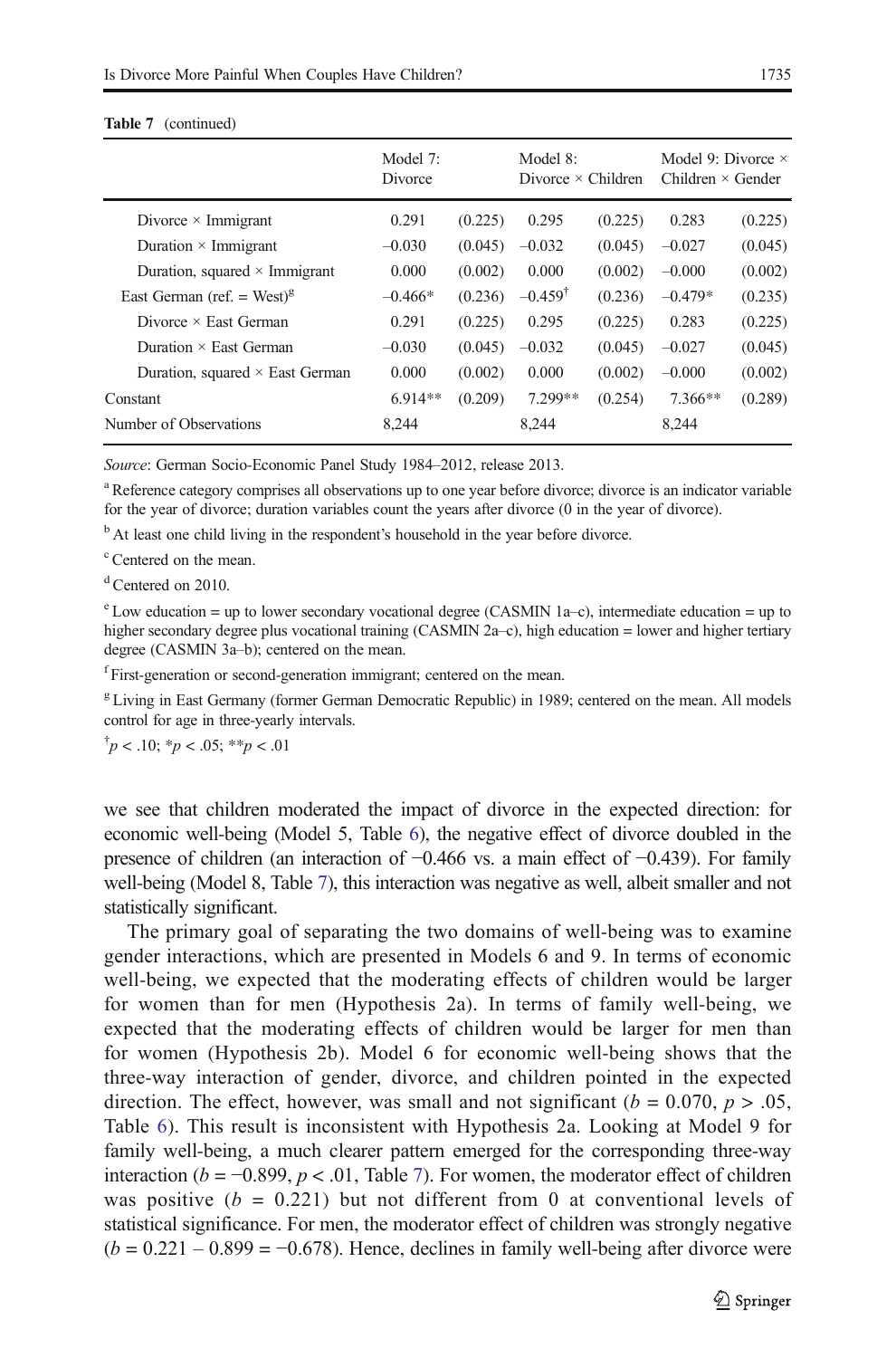<span id="page-19-0"></span>

Fig. 1 Changes in psychological well-being. See Tables [2](#page-9-0) and [3](#page-11-0) for details on the measures. Source: German Socio-Economic Panel Study 1984–2012, release 2013

larger when couples had children, but this was true for men only. This finding is in line with Hypothesis 2b.

Turning to more detailed results broken down by child age, we found support for our remaining hypotheses. In the presence of preschool age children, women's economic well-being declined by a full scale point in the year of divorce, and this was a stronger drop than was found for men (Fig. [2,](#page-20-0) bottom row). Although this difference was not significant, the direction was in line with our hypothesis. For family well-being, the plots by child age (bottom row of Fig. [3\)](#page-21-0) are consistent with Hypothesis 4b: the steepest declines in men's family well-being were found if children were of younger age (Fig. [3,](#page-21-0) bottom-right plot). In this case, men dropped by almost 2.5 scale points or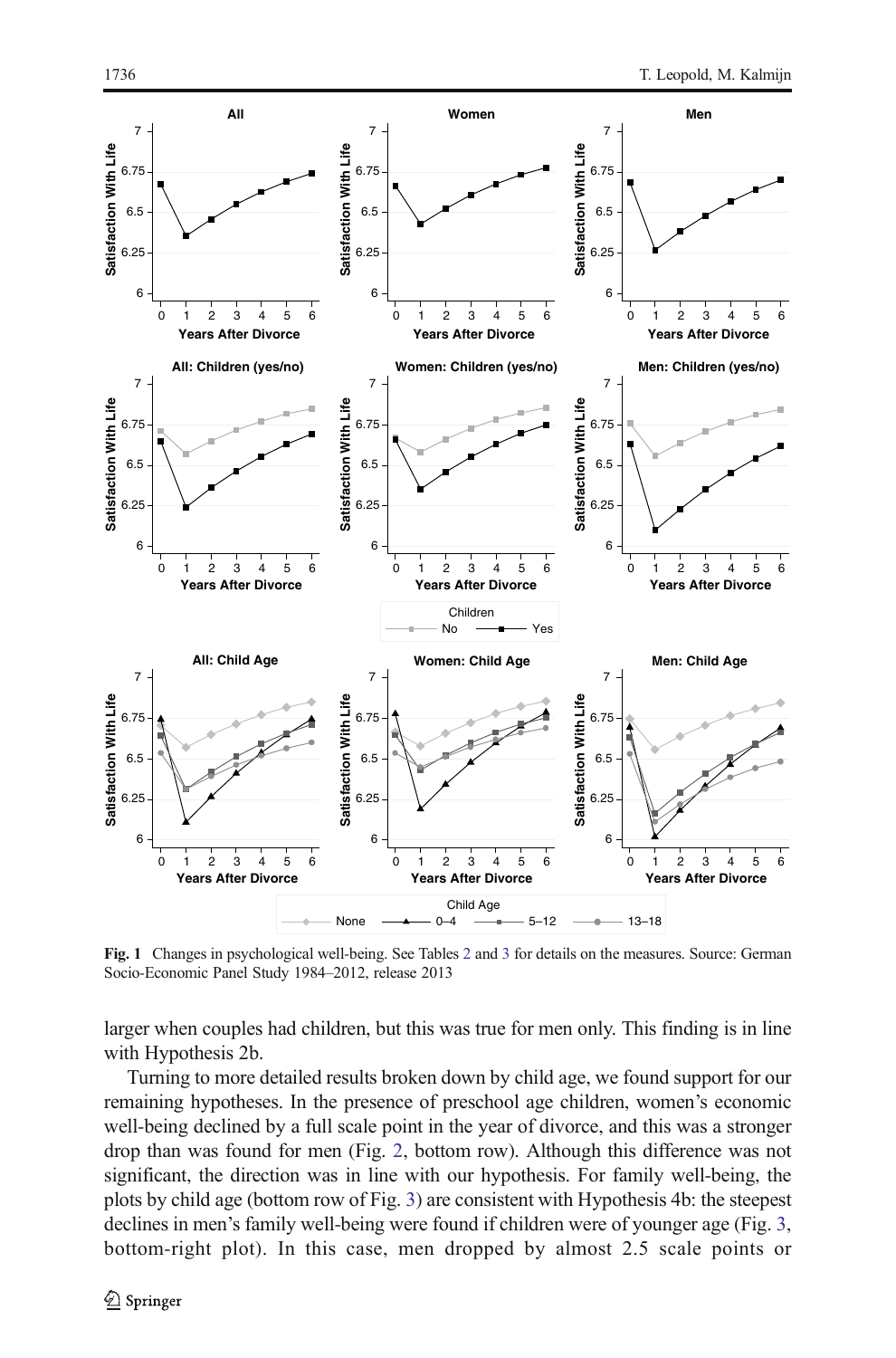<span id="page-20-0"></span>

Fig. 2 Changes in economic well-being. See Tables [2](#page-9-0) and [3](#page-11-0) for details on the measures. Source: German Socio-Economic Panel Study 1984–2012, release 2013

approximately 2 standard deviations of within-person change in family well-being over time. In contrast to our findings on women's economic well-being, however, men recovered from these disproportionate declines in family well-being. Six years after divorce, differences compared with childless men had largely disappeared.

# Conclusion and Discussion

According to theoretical models of the divorce process, the presence of children intensifies both the emotional crisis associated with marital breakup and former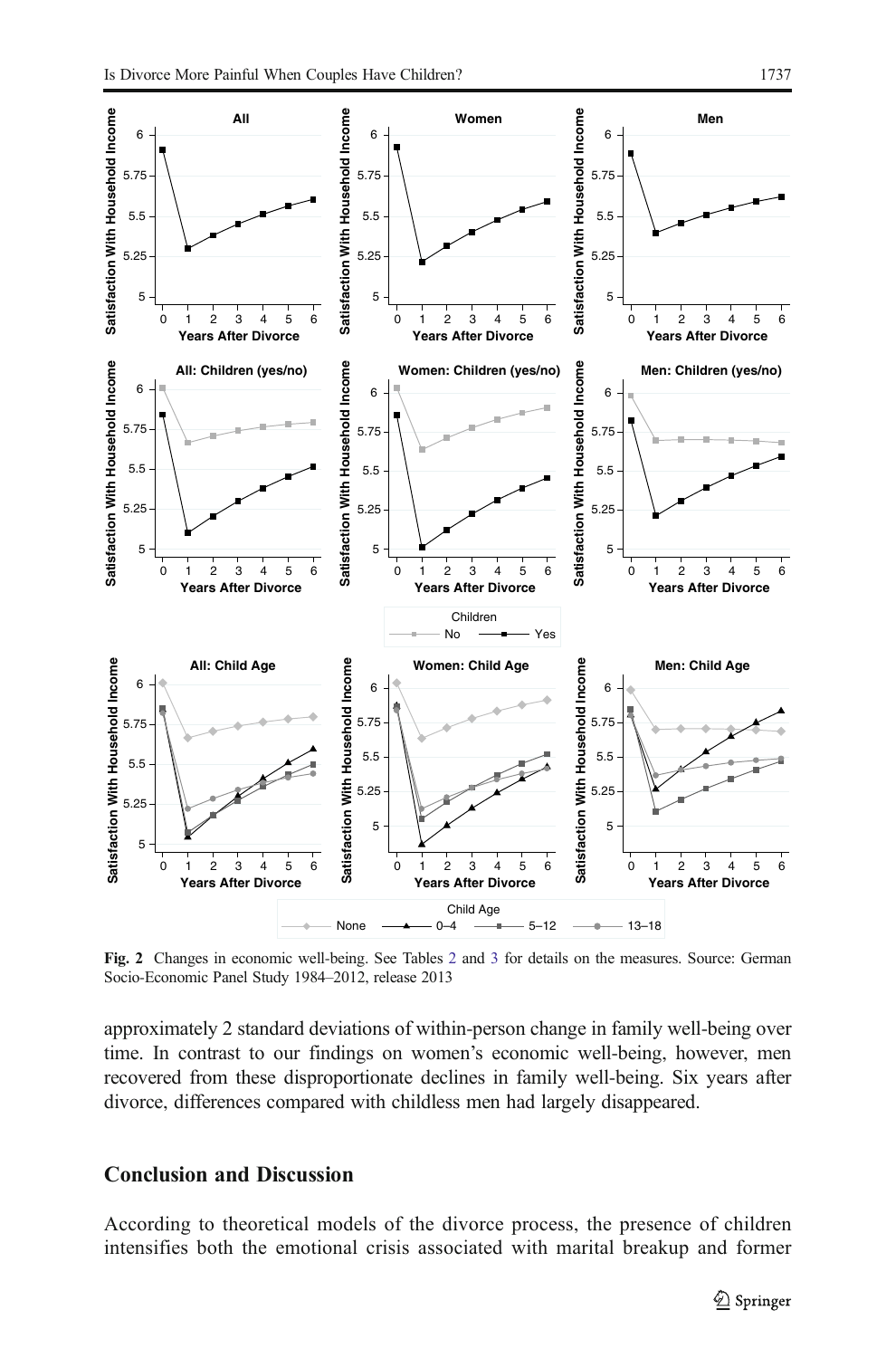<span id="page-21-0"></span>

Fig. 3 Changes in family well-being. See Tables [2](#page-9-0) and [3](#page-11-0) for details on the measures. Source: German Socio-Economic Panel Study 1984–2012, release 2013

partners' loss of economic and social resources. Yet, although these models suggest that divorce is more painful for couples with children, little is known about the role of children as a moderator of divorce effects on well-being. This study addressed this gap of research using long-term panel data from Germany. Following individuals over several years before and after divorce, we investigated whether the presence of children aggravated the impact of divorce on well-being, we assessed the importance of child age, and we tested how men and women differed in this respect. Our empirical analyses went beyond previous work by strengthening the dynamic nature of the analysis and by examining changes in multiple domains of well-being.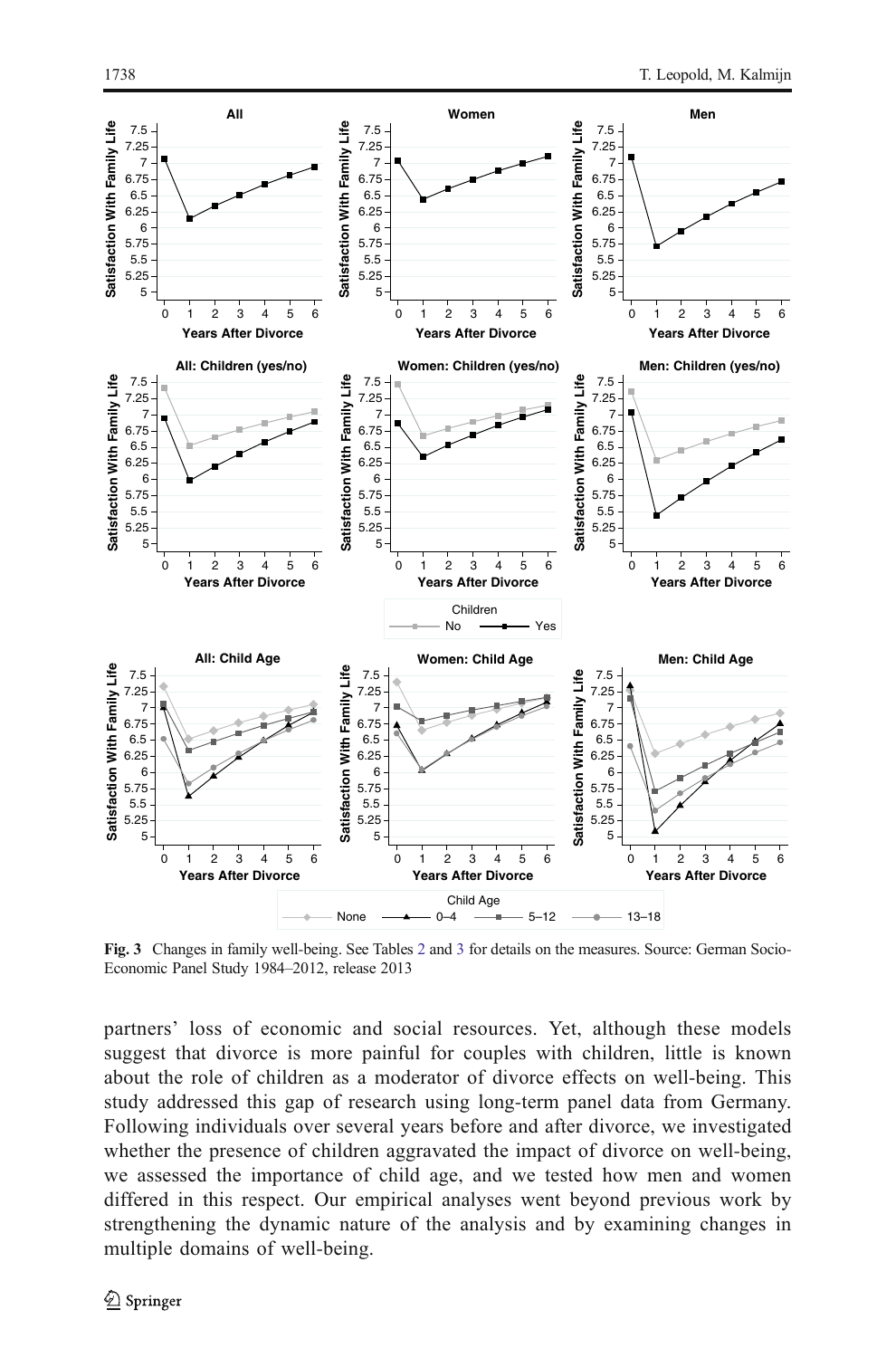Three central findings emerged from the analysis. First, declines in general well-being, economic well-being, and family well-being were sharper if dependent children were present before divorce. Moreover, moderator effects of children tended to be larger if children were younger. In the absence of children, effects of divorce on well-being were trivial. Second, these effects were largely similar among men and women when looking at a general measure of well-being, but domain-specific measures revealed important gender differences. Mothers tended to suffer more in terms of economic well-being—in particular, if preschool-aged children were involved—whereas fathers suffered more in terms of family well-being, although fathers also experienced somewhat larger declines in economic well-being in the presence of children. Third, with the exception of mothers' economic well-being, the gaps compared with childless divorcees narrowed over time. Moderator effects of children emerged most clearly in the year after divorce, declined across subsequent observations, and vanished six years after separation.

Although these findings are broadly consistent with two earlier studies on this subject (Blekesaune and Barrett [2005](#page-23-0); Williams and Dunne-Bryant [2006\)](#page-25-0), they offer novel insight into how children moderate the effect of divorce on well-being. Most notably, we have shown that these moderator effects run through economic and social pathways that are sharply divided along gender lines. Moreover, our findings demonstrate that most of the disproportionate declines in the well-being of divorced parents do not persist. Although the divorce effect is larger for parents, they tend to adapt in the long term.

This study contributes to an emerging line of research on heterogeneity in the effects of divorce on outcomes in adults and children, as summarized in Table [1](#page-3-0). With regard to adult outcomes, gender has been the most frequently studied moderator. Most of these studies have found no substantial gender differences in the consequences of divorce for health and well-being, although men and women may adapt on different time scales (Andreß and Bröckel [2007\)](#page-23-0). Our findings suggest that one reason for not finding gender differences in general measures of well-being is that divorce effects are domain-specific particularly when children are involved. Under these conditions, the consequences of divorce for adult well-being are strongly gendered, but specific measures of well-being are required to uncover these differences in the economic and social costs of divorce.

Our finding that fathers suffered most in terms of non-economic outcomes may be related to the fact that women more often initiate a divorce than men (Kalmijn and Poortman [2006](#page-24-0)). Some fathers may be caught by surprise and therefore suffer more in the social domain, just like some mothers may underestimate the economic consequences of divorce when taking initiative to break up. The need for specific measures to capture gender differences has already been demonstrated in previous studies of men's and women's behavioral responses to the divorce crisis: men displayed externalizing behavior in the form of increased alcohol use, whereas women internalized problems in the form of increased depressive symptoms (Simon [2002\)](#page-24-0). We show that men and women may respond to a divorce in different ways and also for different reasons.

A further theoretical implication of our study concerns the linkages among marriage, divorce, and health. The effects of divorce on mental health have been interpreted as evidence that marriage benefits health (Waite and Gallagher [2000](#page-25-0)). Our study casts doubt on this interpretation given that the negative effects of a marital breakup were generally small for childless people. And because couples with children suffered much more, our results point to the importance of loss and crisis following a divorce rather than to the role of health protection (Johnson and Wu [2002;](#page-24-0) Pearlin [2009](#page-24-0)).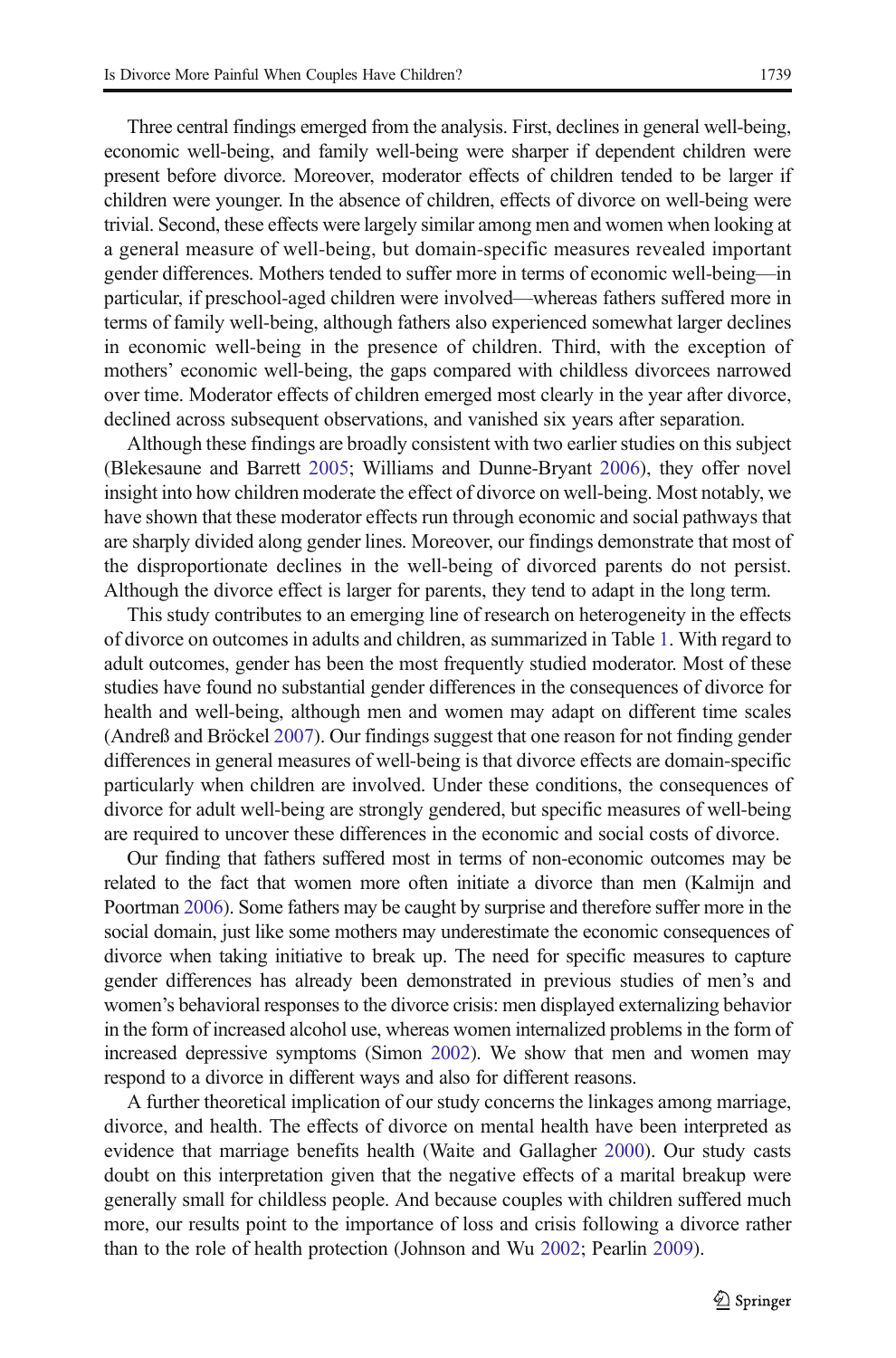<span id="page-23-0"></span>Our findings also have implications for the study of child outcomes. The present analysis has shown that although divorce is a powerful stressor per se, the associated crisis is more intense among parents. These findings on children magnifying the negative consequences of divorce support theoretical ideas that adverse outcomes for children are partly transmitted through increased parental stress experienced across the divorce process. Because parental declines in emotional well-being entail strong and direct effects on children's well-being (Kiernan and Huerta [2008](#page-24-0)), we posit that declines in parental well-being constitute a major pathway through which divorce affects children. In this regard, an interesting line of speculation is that not divorce per se, but rather parents' response to it, constitutes one of the main problems in these intergenerational effects. Although further research is needed to substantiate this claim, it calls for a shift in emphasis from the divorce itself to its effects on parental well-being.

Open Access This article is distributed under the terms of the Creative Commons Attribution 4.0 International License (http://creativecommons.org/licenses/by/4.0/), which permits unrestricted use, distribution, and reproduction in any medium, provided you give appropriate credit to the original author(s) and the source, provide a link to the Creative Commons license, and indicate if changes were made.

# **References**

- Allison, P. D. (1994). Using panel data to estimate the effects of events. Sociological Methods and Research, 23, 174–199.
- Amato, P. R. (1993). Children's adjustment to divorce: Theories, hypotheses, and empirical support. Journal of Marriage and the Family, 55, 23–38.
- Amato, P. R. (2000). The consequences of divorce for adults and children. Journal of Marriage and the Family, 62, 1269–1287.
- Amato, P. R., & Afifi, T. D. (2006). Feeling caught between parents: Adult children's relations with parents and subjective well-being. Journal of Marriage and Family, 68, 222–235.
- Amato, P. R., & Anthony, C. J. (2014). Estimating the effects of parental divorce and death with fixed effects models. Journal of Marriage and Family, 76, 370–386.
- Andreß, H.-J., & Bröckel, M. (2007). Income and life satisfaction after marital disruption in Germany. Journal of Marriage and Family, 69, 500–512.
- Andreß, H.-J., & Hummelsheim, D. (Eds.). (2009). When marriage ends: Economic and social consequences of partnership dissolution. Cheltenham, UK: Edward Elgar.
- Anusic, I., Yap, S. C. Y., & Lucas, R. E. (2014). Testing set-point theory in a Swiss national sample: Reaction and adaptation to major life events. Social Indicators Research, 119, 1265–1288.
- Blekesaune, M., & Barrett, A. E. (2005). Marital dissolution and work disability: A longitudinal study of administrative data. European Sociological Review, 21, 259–271.
- De Graaf, P. M., & Kalmijn, M. (2006). Divorce motives in a period of rising divorce: Evidence from a Dutch life-history survey. Journal of Family Issues, 27, 483–505.
- Dewilde, C., & Uunk, W. (2008). Remarriage as a way to overcome the financial consequences of divorce—A test of the economic need hypothesis for European women. European Sociological Review, 24, 393–407.
- Dupre, M. E., & Meadows, S. O. (2007). Disaggregating the effects of marital trajectories on health. Journal of Family Issues, 28, 623–652.
- Fischer, T., De Graaf, P. M., & Kalmijn, M. (2005). Friendly and antagonistic contact between former spouses after divorce: Patterns and determinants. Journal of Family Issues, 26, 1131–1163.
- Hagan, J., MacMillan, R., & Wheaton, B. (1996). New kid in town: Social capital and the life course effects of family migration on children. American Sociological Review, 61, 368–385.
- Hank, K., & Wagner, M. (2013). Parenthood, marital status, and well-being in later life: Evidence from share. Social Indicators Research, 114, 639–653.
- Holden, K. C., & Smock, P. J. (1991). The economic costs of marital disruption: Why do women bear a disproportionate cost? Annual Review of Sociology, 17, 19–41.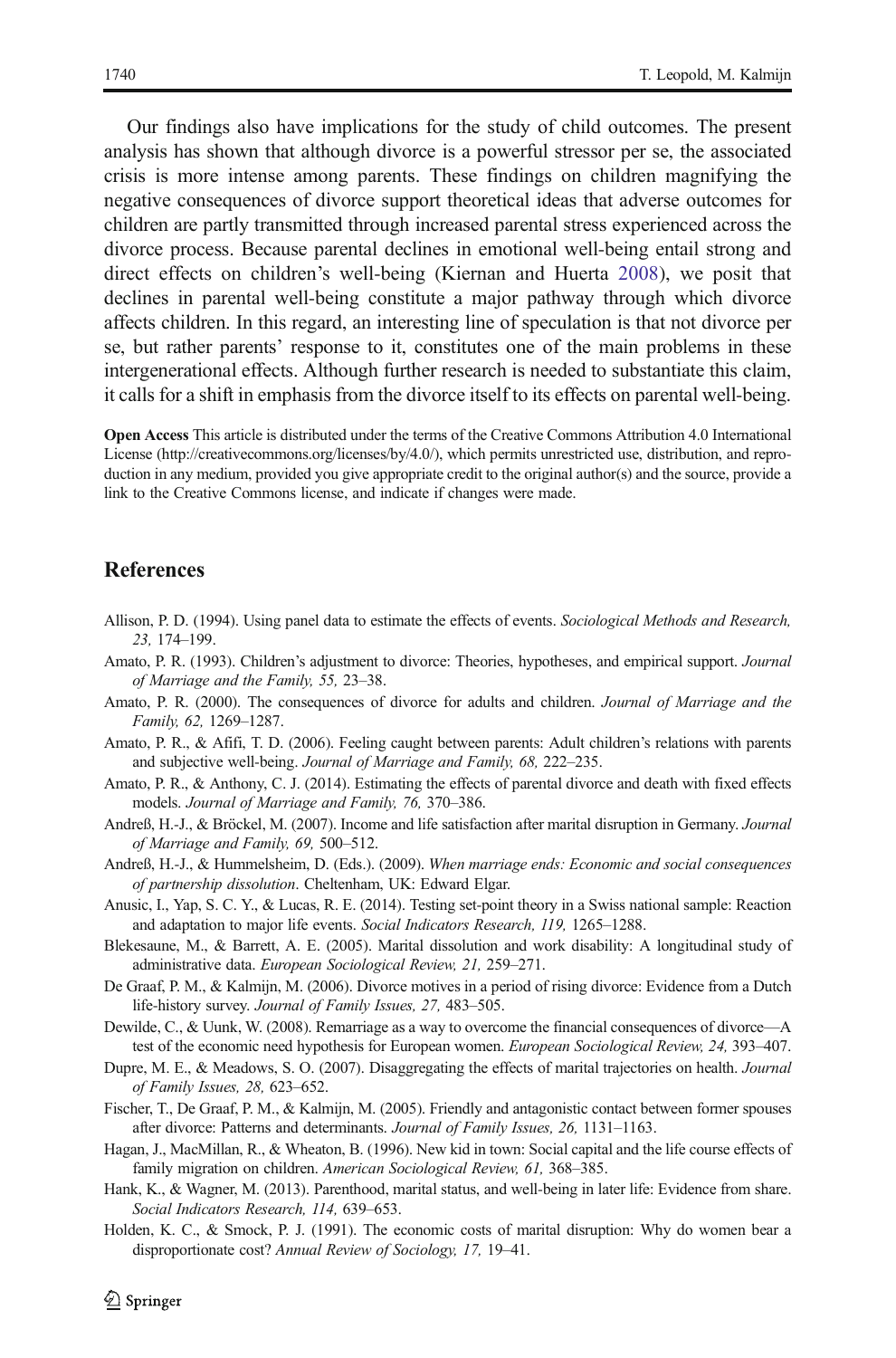- <span id="page-24-0"></span>Ivanova, K., Kalmijn, M., & Uunk, W. (2013). The effect of children on men's and women's chances of repartnering in a European context. European Journal of Population, 29, 417-444.
- Johnson, D. R., & Wu, J. (2002). An empirical test of crisis, social selection, and role explanations of the relationship between marital disruption and psychological distress: A pooled time-series analysis of fourwave panel data. Journal of Marriage and Family, 64, 211–224.
- Juby, H., Billette, J. M., Laplante, B., & Le Bourdais, C. (2007). Nonresident fathers and children: Parents' new unions and frequency of contact. Journal of Family Issues, 28, 1220–1245.
- Kalmijn, M. (2015). Father-child relations after divorce in four European countries: Patterns and determinants. Comparative Population Studies, 40, 251–276.
- Kalmijn, M., & Monden, C. W. S. (2006). Are the negative effects of divorce on well-being dependent on marital quality? Journal of Marriage and Family, 68, 1197–1213.
- Kalmijn, M., & Poortman, A. R. (2006). His or her divorce? The gendered nature of divorce and its determinants. European Sociological Review, 22, 201–214.
- Kamp Dush, C. M. (2013). Marital and cohabitation dissolution and parental depressive symptoms in fragile families. Journal of Marriage and Family, 75, 91–109.
- Kiernan, K., & Huerta, C. M. (2008). Economic deprivation, maternal depression, parenting and children's cognitive and emotional development in early childhood. British Journal of Sociology, 59, 783–806.
- Kim, H. K., & McKenry, P. C. (2002). The relationship between marriage and psychological well-being—A longitudinal analysis. Journal of Family Issues, 23, 885–911.
- Liu, R. X., & Chen, Z.-y. (2006). The effects of marital conflict and marital disruption on depressive affect: A comparison between women in and out of poverty. Social Science Quarterly, 87, 250–271.
- Liu, H., & Umberson, D. J. (2008). The times they are a changin': Marital status and health differentials from 1972 to 2003. Journal of Health and Social Behavior, 49, 239–253.
- Mandemakers, J. J., Monden, C. W. S., & Kalmijn, M. (2010). Are the effects of divorce on psychological distress modified by family background? Advances in Life Course Research, 15, 27–40.
- McLanahan, S., & Sandefur, G. (1994). Growing up with a single parent: What hurts, what helps. Cambridge, MA: Harvard University Press.
- Monden, C. W. S., & Uunk, W. J. G. (2013). For better and for worse: The relationship between union dissolution and self-assessed health in European panel data. European Journal of Population-Revue Europeenne De Demographie, 29, 103–125.
- Musick, K., & Bumpass, L. (2012). Reexamining the case for marriage: Union formation and changes in wellbeing. Journal of Marriage and Family, 74, 1–18.
- Parkinson, P., & Smyth, B. (2004). Satisfaction and dissatisfaction with father-child contact arrangements in Australia. Child and Family Law Quarterly, 16, 289–304.
- Pearlin, L. I. (2009). The life course and the stress process: Some conceptual comparisons. Journal of Gerontology: Social Sciences, 65, 207–215.
- Poortman, A. (2000). Sex differences in the economic consequences of separation: A panel study of the Netherlands. European Sociological Review, 16, 1–17.
- Simon, R. W. (2002). Revisiting the relationships among gender, marital status, and mental health. American Journal of Sociology, 107, 1065–1096.
- Simon, R. W. (2014). Twenty years of the sociology of mental health: The continued significance of gender and marital status for emotional well-being. In R. J. Johnson, R. J. Turner, & B. G. Link (Eds.), Sociology of mental health: Selected topics from forty years, 1970s–2010s (pp. 21–51). Dordrecht, The Netherlands: Springer.
- Soons, J. P. M., Liefbroer, A. C., & Kalmijn, M. (2009). The long-term consequences of relationship formation for subjective well-being. Journal of Marriage and Family, 71, 1254–1270.
- Stroebe, M., Schut, H., & Stroebe, W. (2007). Health outcomes of bereavement. Lancet, 370, 1960–1973.
- Strohschein, L., McDonough, P., Monette, G., & Shao, Q. (2005). Marital transitions and mental health: Are there gender differences in the short-term effects of marital status change? Social Science & Medicine, 61, 2293–2303.
- Sweeney, M. M. (2010). Remarriage and stepfamilies: Strategic sites for family scholarship in the 21st century. Journal of Marriage and Family, 72, 667–684.
- Swiss, L., & Le Bourdais, C. (2009). Father-child contact after separation the influence of living arrangements. Journal of Family Issues, 30, 623–652.
- Terhell, L., Broese van Groenou, M., & Van Tilburg, T. (2004). Network dynamics in the long-term period after divorce. Journal of Social and Personal Relationships, 21, 719–738.
- Uunk, W. J. G. (2004). The economic consequences of divorce for women in the European union: The impact of welfare state arrangements. European Journal of Population, 20, 251–285.